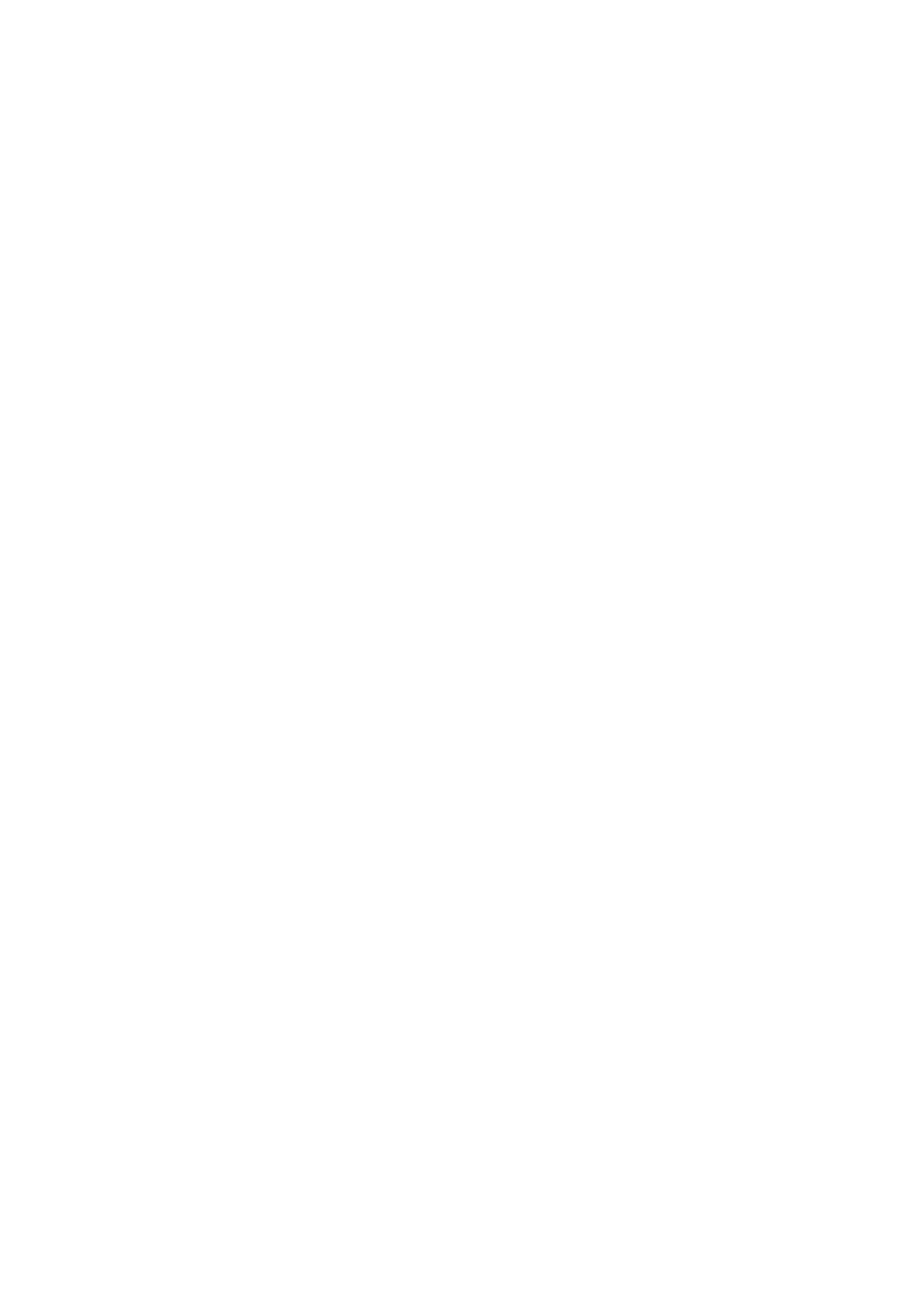### Understanding credit derivatives

Last months' liquidity and credit crisis reinforced the importance of credit derivative products in the dynamics of financial systems. Credit derivatives in particular, and securitisation in general, have substantially changed the shape of the liquidity and credit transmission channels in the economy.

Familiarity with the mechanics of these financial instruments is a requirement for market participants and financial regulators. The interaction of credit derivative products with the real economy, and their impact on economic policy measures, are also key for understanding the new financial architecture. In the first section of this paper we analyse the credit derivatives market and the mechanics of the most traded products.

Never before has the economy been so reliant on liquidity and access to credit. Securitisation compounded the impact of a lax monetary policy by providing the economy with unparalleled borrowing power. Through a reinforcing process of improving economic fundamentals, low interest rates, bank lending, risk outsourcing, securitisation and synthetic credit issuance, credit spreads continuously compressed since 2003 to historical levels.

The outbreak of the first signs of weaknesses in the economy during 2007 represented an abrupt end to the dynamics which channeled the liquidity from investors to firms and consumers. We review the main phases of the credit and liquidity crisis.

Together with the general economy and the rest of the financial markets, credit derivatives will have to adapt to the new transitory environment of lower liquidity and tighter credit conditions. There will be changes: new products, new participants, new dynamics.

At the same time, monetary policy will have to take into account the pro-cyclical effects of securitisation on corporate financing costs, which have stimulated positive economic periods, as well as accelerated the fall into the current recession. The implementation of Basel II may bring an added layer of pro-cyclicality to the banking system.

Credit derivatives contributed to boost the previous expansionary economic phase; they can also help market participants to weather the impact of the next one.

Credit derivatives are financial instruments with payoffs tied to the performance of an underlying *credit product.* The array of products which can serve as underlying for credit derivatives is extensive. On the corporate side we can think of bonds, loans… On the consumer side we can think of mortgages, consumer loans, credit cards… Thus, a first classification of credit derivative products refers to the nature of underlying instruments; in what follows, though, we shall mainly focus on *corporate based credit derivatives.* Being credit instruments themselves, *credit derivatives can be used as underlying for other credit derivatives. 1 Credit Derivatives Explained*

> Since 2001, the credit derivatives market has grown at annual rates ranging from 75% to 150%. According to the latest  $ISDA<sup>1</sup>$  survey, the notional outstanding of the market is above 45 trillion USD (Chart 1).<sup>2</sup>

<sup>1.</sup> International Swaps and Derivatives Association. 2. The over-the-counter nature of the credit derivatives market implies its size is difficult to estimate. Several international organizations (ISDA, BBA, BIS) conduct periodic surveys among market participants. The June 2007 survey of BIS estimates the total volume of credit derivatives contracts outstanding to be above 51 trillion USD.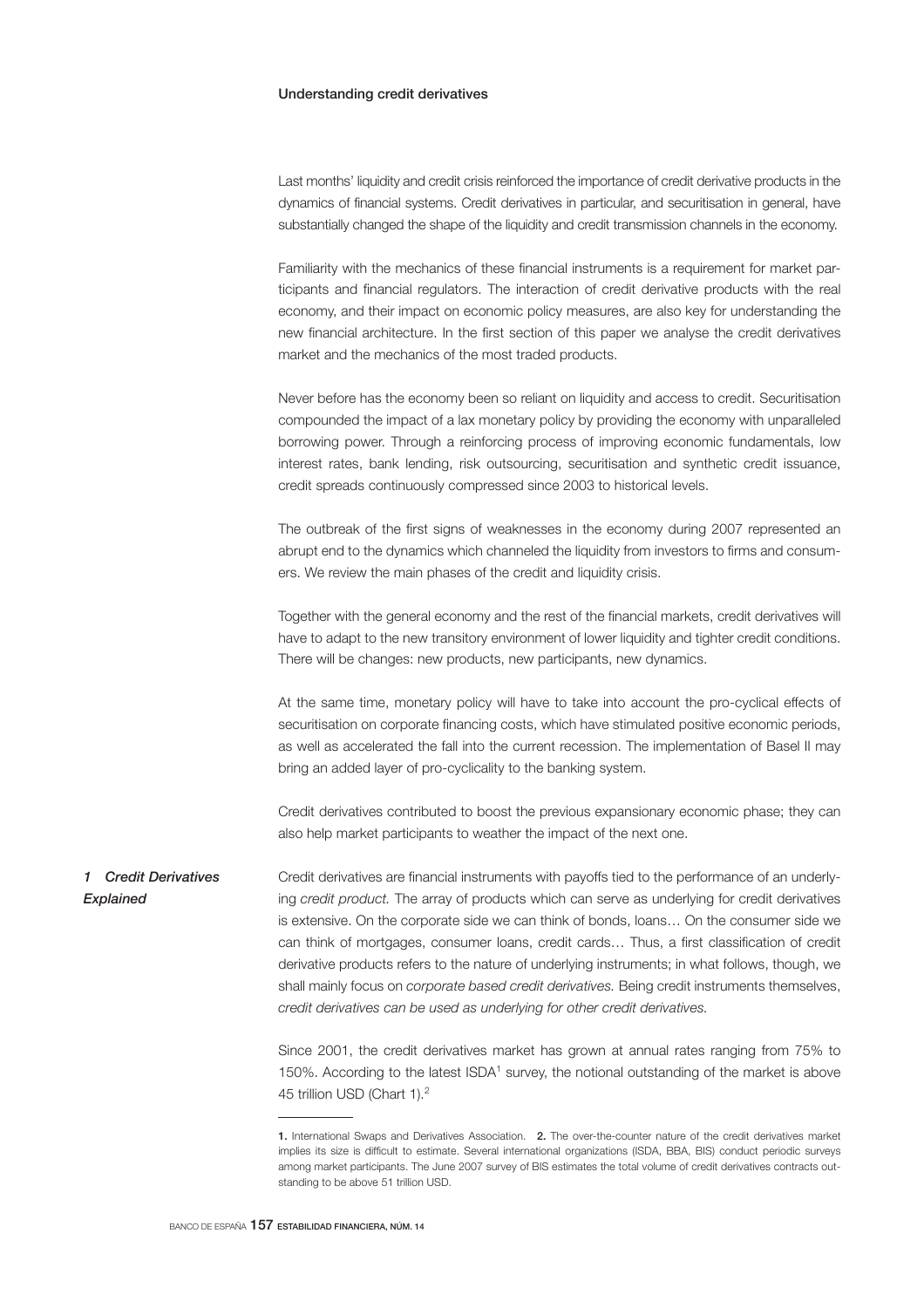## **CREDIT VS. EQUITY DERIVATIVES: MARKET SIZE CHART 1**



SOURCE: ISDA, BIS. USD trillion.

### SIZE OF DERIVATIVES MARKETS CHART 2



SOURCE: ISDA, BIS. USD trillion.

The credit derivatives market is currently of a similar size to the foreign exchange derivatives market and almost five times the size of the equity derivatives market (Chart 2).

The exponential growth of the market exceeded the growth of the underlying corporate credit market (Chart 3), now many times smaller in size.

Underlying credit products (e.g. bonds) are contracts between two parties: borrowers and lenders. Similarly, credit derivative contracts are financial agreements between two parties: (credit) *protection buyers and* (credit) *protection sellers.* The risks and rewards of protection sellers/buyers are generally aligned to those of the lenders/borrowers in the underlying credit instruments: protection sellers receive a fee for taking the risk of a future loss triggered by an event related to the credit quality of the underlying company or reference entity. ${}^{3}$  Thus, in general, protection sellers benefit if the credit quality of the underlying reference entity improves

<sup>3.</sup> E.g. default by the reference entity on certain of its financial obligations.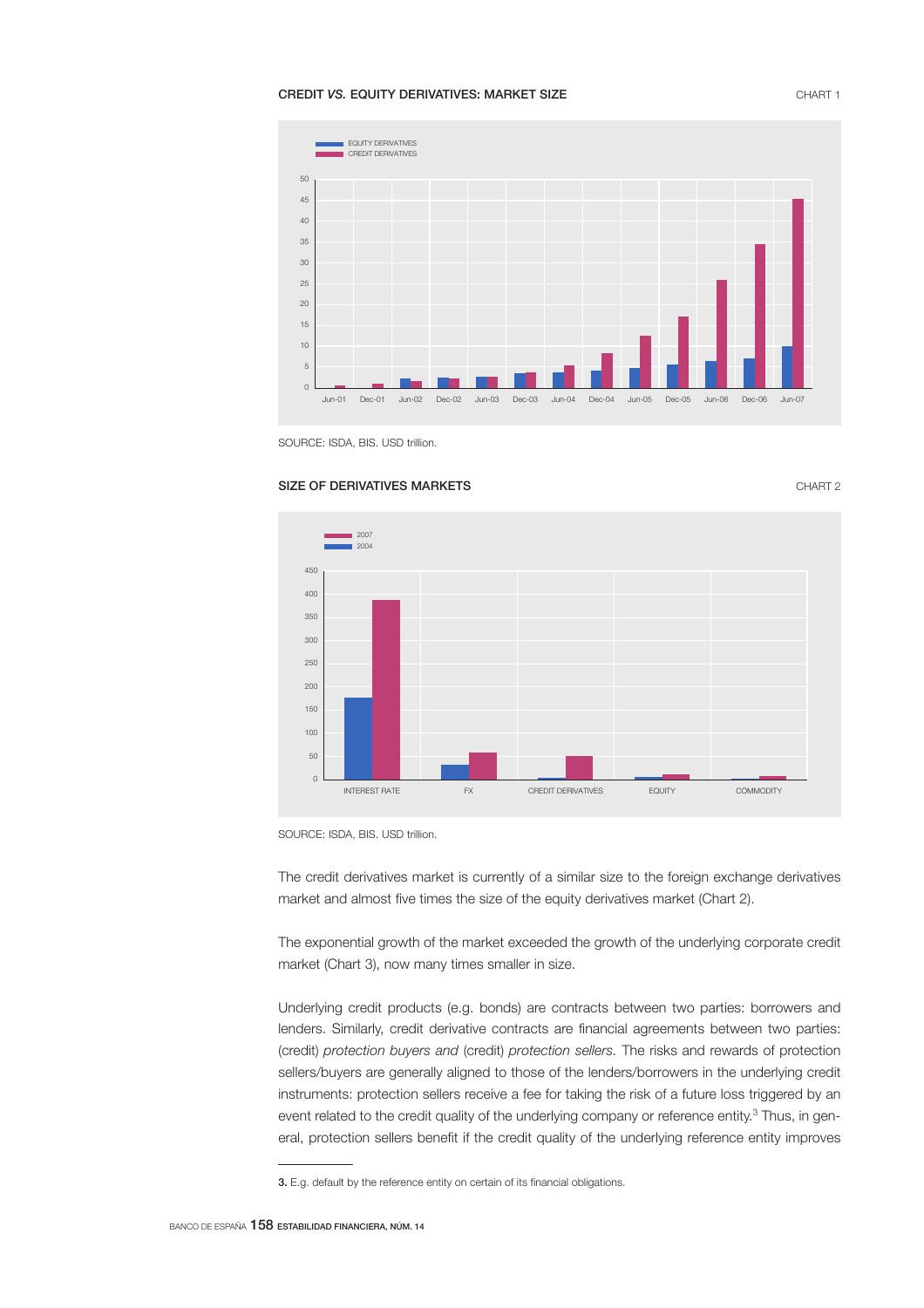## CREDIT DERIVATIVES VS. BOND MARKET **CHART 3** CHART 3



SOURCE: ISDA, Bloomberg. USD trillion.

### CREDIT DERIVATIVES MARKET PLAYERS CHART 4



SOURCE: BBA. 2006 Credit Derivatives Survey.

(like the lender in the original transaction); any gain/loss for the protection seller is a loss/gain for the protection buyer, who would benefit if the credit quality of the underlying reference entity (or entities) deteriorates.

According to the 2006 BBA<sup>4</sup> survey, banks and hedge funds represented the bulk of the participants in the credit derivative market. Chart 4 shows the share of each player in the market. As existing and new investor groups become more involved with the products, the market share of banks and hedge funds will likely diminish. Though net protection sellers, hedge fund positions are evenly distributed between the two sides of the credit derivatives contracts. Pension funds, mutual funds and insurance-related companies tend to be net protection sellers, i.e. they obtain a yield for exposing a notional amount to a potential loss.<sup>5</sup>

<sup>4.</sup> British Bankers' Association. 5. For further details on market participants see also Rule (2001).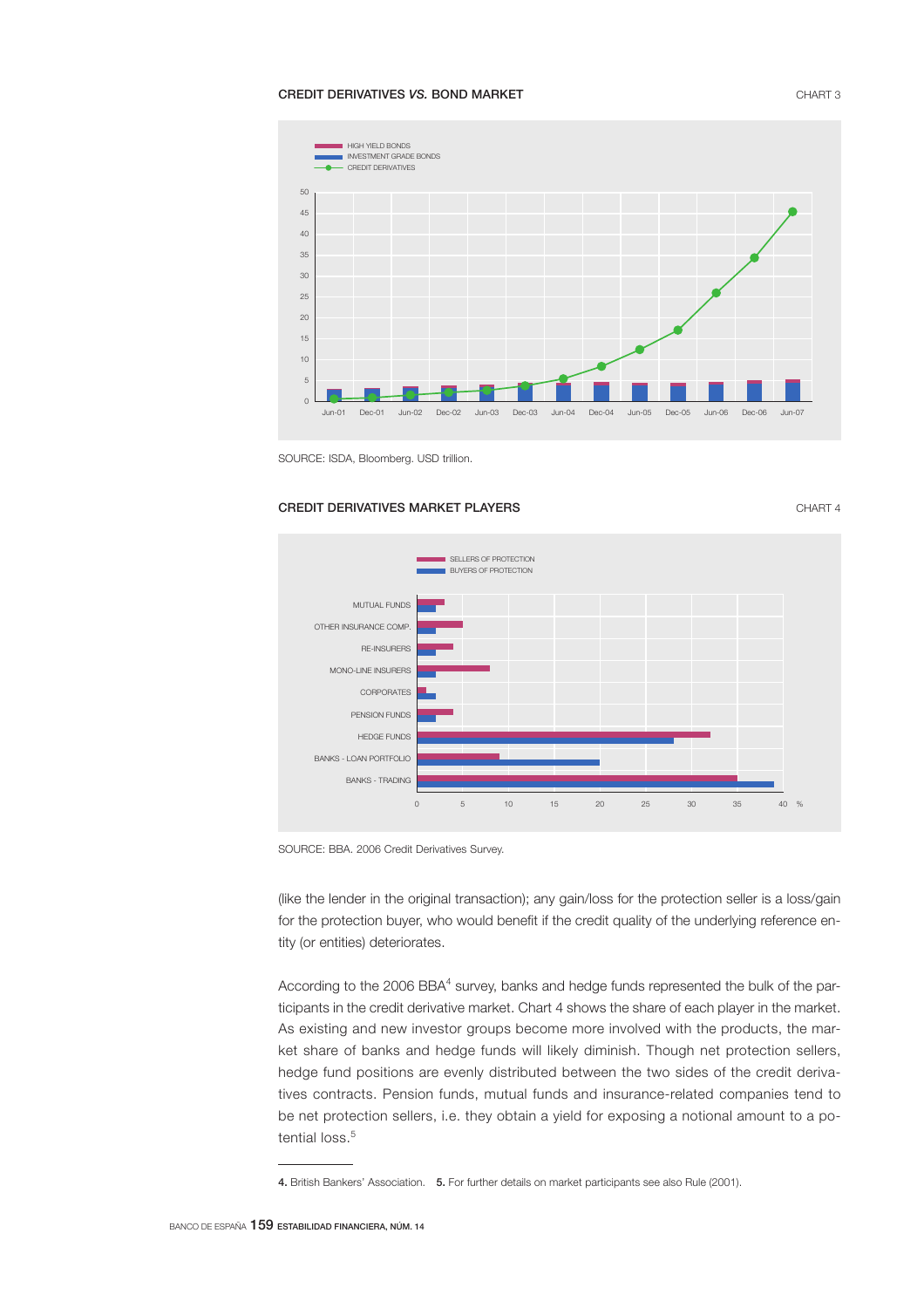### **MARKET SHARE BY PRODUCT CHART 5**



SOURCE: BBA. 2006 Credit Derivatives Survey.

Any primary or underlying financial instrument has an economic rationale and a string of risks derived from it. For example, both in the case of equity and credit products, the *economic*  rationale is to transfer resources from shareholders and lenders to companies (borrowers) in order to finance corporate projects. The string of *risks associated* with each product comes from the probability of the financed company's projects being unsuccessful which, in turn, determines the probability of the shareholder or lender receiving money back. Those risks affect the price of the financial instrument in the secondary market.

A derivative product is able to isolate the risks from the economic rationale of the underlying product: their payoffs are linked to the risks (i.e. performance) of the underlying instrument, without the need to lend any money to the reference company. While the *underlying credit instruments are funded* (i.e. the investor has to physically lend money to the firm) *credit derivatives are generally unfunded* (i.e. the investor is exposed to the same, or different, risks without any initial investment). Thus, credit derivatives offer *synthetic exposure to the risks of traditional credit instruments.* 

One of the key advantages of the credit derivatives market is its ability to combine efficiently the advantages of over the counter (OTC) and exchange traded markets:

- Even though it is not an exchange traded market and there is not a central clearing house, the credit derivatives market has been able to develop a *high level of standardisation on the products which act as building blocks for the market,* e.g. Credit Default Swaps (CDS) and CDS Indices. The efforts of the investor and dealer communities, together with ISDA, to put forward standard documentation for the different contracts have homogenised and enormously facilitated their liquidity and trading.
- Being an OTC market, the credit derivatives market is able to offer a *high level of flexibility* when designing new products (generally based on the existing and liquid ones) *to suit the specific needs of each participant.* This customisation has boosted the innovation in the market.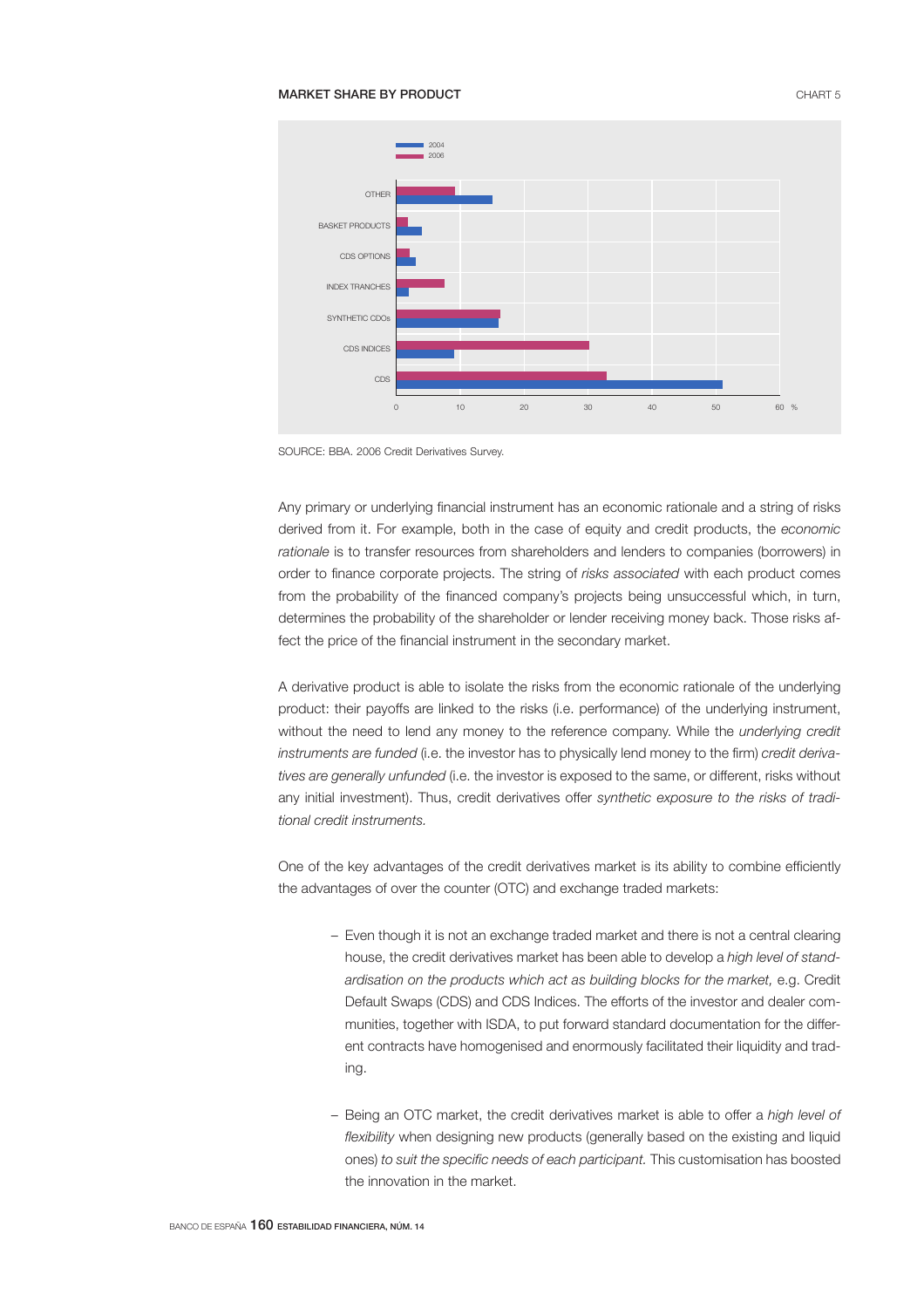Key elements of each credit derivative product are its underlying instrument(s) and reference entity (or entities), the payoffs of each party and its main risk factors.<sup>6</sup> Our objective in the rest of this section is to present a taste of the possibilities and alternatives that the market offers.

The most liquid and widely used credit derivative product, CDS represent more than 30% of the market and, at the same time, serve as the building block for many other products. 1.1 BOND CREDIT DEFAULT SWAPS (CDS)

- Underlying credit instrument:
	- Unsecured debt (senior or subordinated) of a single (reference) company.
- Payoffs:
	- Protection buyer pays an annual fee until maturity of the contract or default of the reference company, whichever first.
	- Protection seller pays losses in case of default of the reference company, if any, at the time of default.

The contracted payoffs of a protection seller approximate the payoffs of a traditional bondholder. A key difference between the two is the *unfunded nature of the CDS contract:* while the bondholder has to physically lend the money to the reference company on day one, the protection seller does not. In case of default, the protection seller would have to pay the losses, while the bondholder would receive the notional minus the losses due to default.7 Selling protection through a CDS could be seen as equivalent to borrowing money (at LIBOR) and using it to buy a bond.

Shorting the credit risk of a company with bonds would require the investor borrowing those bonds and selling them straight away. CDS allow investors to efficiently short the credit risk of a company by buying credit protection.

- Main risk factors:
	- Default probabilities.
	- Loss in case of default.

The market offers several variations of the standard CDS contract, letting investors take exposure to either of the above risk factors in isolation. Thus, through the use of credit derivatives, new credit markets have developed in parallel to the traditional *market for credit risk* embedded in bond and loan trading, such as the *market for default probabilities* or the *market for recovery rates.*<sup>8</sup>

- Similar mechanics to CDS but applied to loan underlyings. Still in its early stages, it represents one of the products with highest growth potential.<sup>9</sup> 1.2 LOAN CDS (LCDS)
	- Underlying credit instrument(s):
		- Secured debt (i.e. loan) of a single company.

<sup>6.</sup> Rule (2001) contains further details on the characteristics and mechanics of credit derivatives. 7. Assuming cash settlement of the contract. 8. For a detailed explanation of different ways to trade and hedge recovery rates, see Elizalde, Gallo and Shah (2007b). Traditional bond CDS is reference entity based, while loan CDS is usually reference obligation based. 9. See Elizalde, Gallo and Shah (2007a) for further details on LCDS products, markets and trading strategies.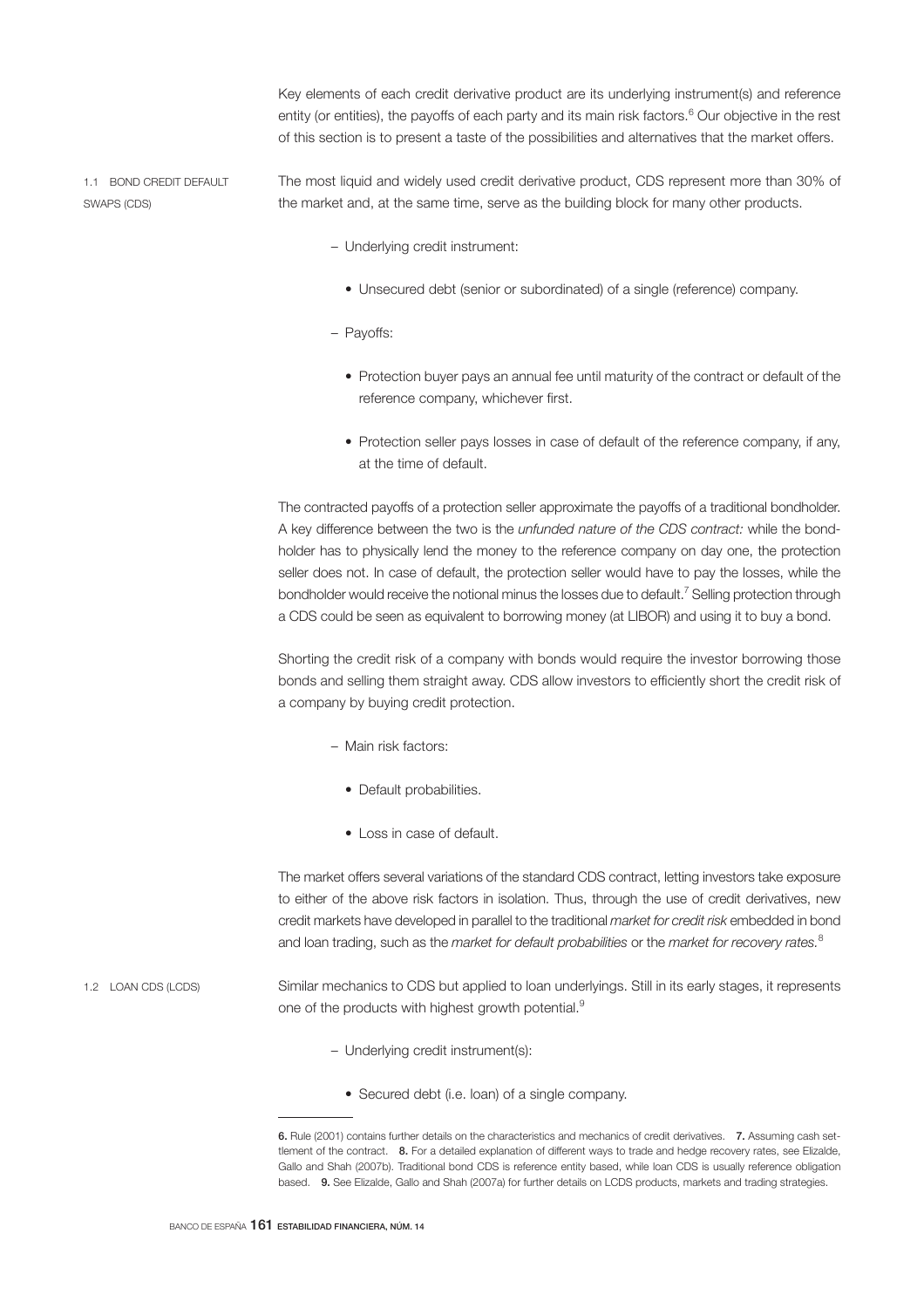- Payoffs: Similar to CDS.
- Main risk factors: Similar to CDS.

The loss given default will generally be lower in LCDS than in CDS, other things equal, as the latter refer to secured debt whereas the former refer to unsecured debt.

Depending on the contract, LCDS investors are also exposed to the refinancing of the underlying loan. Thus, LCDS open the way for a new market to develop: the *market for refinancing probabilities.* Investors could hedge or take exposure to the risks derived from firms refinancing their existing secured debt.

The second most liquid credit derivative instruments, CDS indices consist of a single contract giving exposure to a portfolio of CDS, i.e. to the credit risk of a group of companies. They represent the fastest growing product in the credit derivatives arena, and have become benchmarks for credit markets in the same way that the top equity indices (Ibex, S&P, FTSE, Nikkei, Dax ...) serve as benchmarks for equity markets. Referred to as either iTraxx or CDX indices, they allow investors to gain exposure to credit markets in North America, Europe, Asia and emerging markets both at the investment grade and high yield level. 1.3 CDS INDICES

> Their market share grew from 9% in 2004 to 31% in 2006; they also serve, like CDS, as building blocks for other derivative products. The standardisation of the contracts and transparency of the product mechanics have boosted the use of CDS indices.<sup>10</sup>

> For example, iTraxx Europe and CDX IG are two CDS indices referring to 125 European and North American investment grade companies respectively. In order to be included in those indices, companies have to be rated investment grade and have sufficient liquidity in their CDS contracts. The index rules guarantee a diversified portfolio of companies in terms of sectors and countries. Chart 6 shows the country and sector distribution of the iTraxx Europe index.

- Underlying credit instrument:
	- Portfolio of CDS.
- Payoffs:
	- Protection buyer pays an annual fee until maturity on the contract notional.
	- Protection seller pays losses in case a default in any of the index companies, at the time of default. For a protection seller, a CDS index provides similar exposure to a portfolio of individual CDS.
- Main risk factors:
	- Default probabilities of each underlying firm.
	- Loss in case of default of each firm.

Chart 7 shows 5-year spreads of iTraxx Europe and CDX IG North America since August 2004.

<sup>10.</sup> See Elizalde, Gallo and Shah (2007c, d) for further details on CDS indices.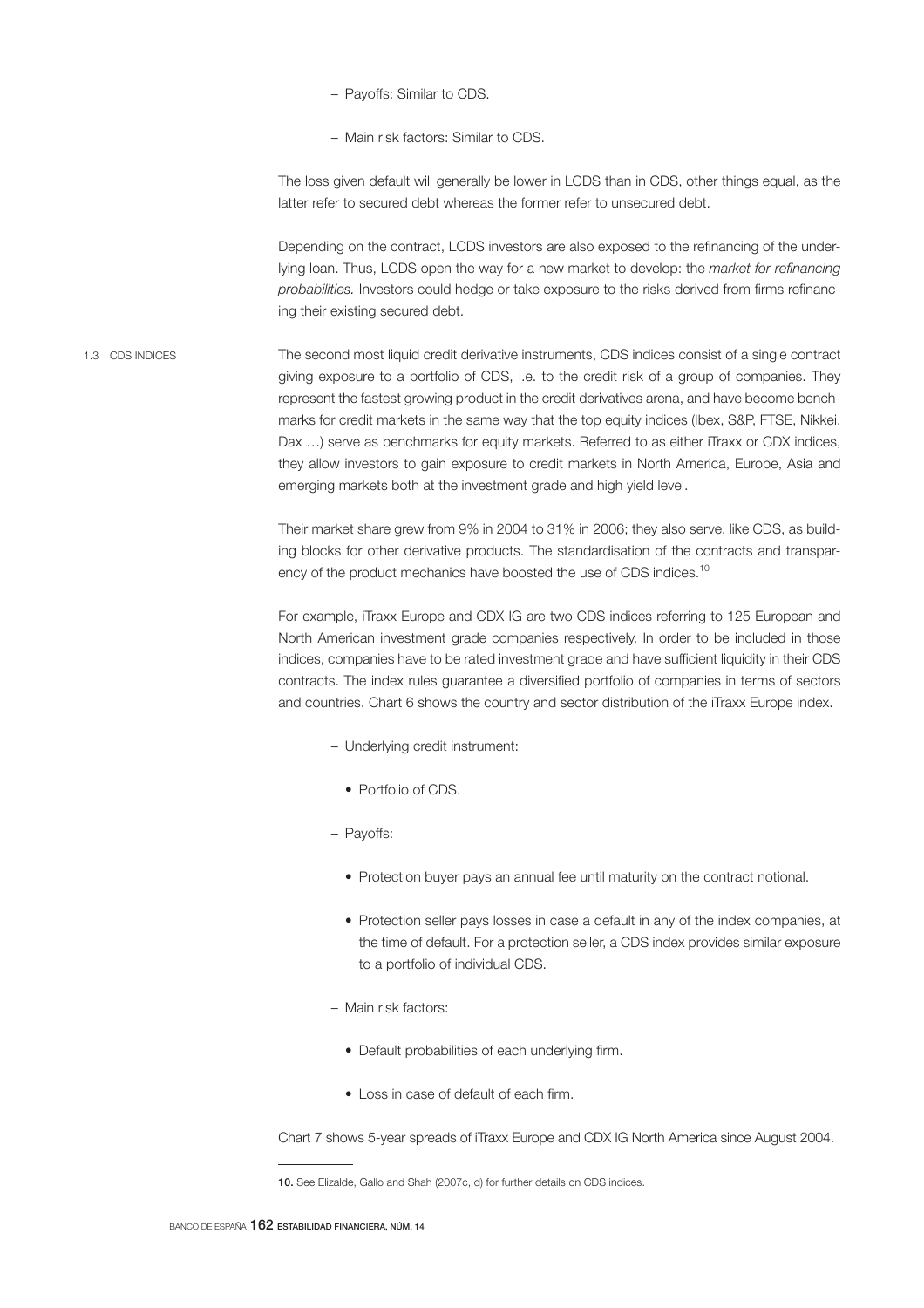### **ITRAXX EUROPE CDS INDEX CHART 6**



SOURCE: Bear Stearns, Bloomberg.

### ITRAXX EUROPE AND CDX IG NORTH AMERICA SPREADS- 5 YEARS CHART 7 **MATURITY**



SOURCE: Bear Stearns. In basis points.

The spread (in basis points) represents the annual compensation the protection seller receives for agreeing to pay any losses due to the default of any of the firms in the index in the next 5 years. Assuming a 100 basis points spread for iTraxx Europe and a contract notional of 100 million euros, the protection seller will receive 1,000,000 euros per year as long as there is no default in the index companies. Since iTraxx is an equally weighted portfolio, the exposure to each company is 0.8% (=1/125) of the contracted notional, i.e. 800,000 euros. If a company in iTraxx were to default with a 50% loss, the protection seller would pay 400,000 euros to the protection buyer at the time of the default.<sup>11</sup> From then on, the new index would only have 124 companies and the contracted notional would be reduced by 800,000 euros to 99.2 million; the protection seller would keep receiving 100 basis points per year on the new notional.

Chart 7 shows the spikes in credit spreads since the summer of 2007, which can only be compared to the spread levels in May 2005. As we will see next, though comparable in terms

<sup>11.</sup> Assuming cash settlement.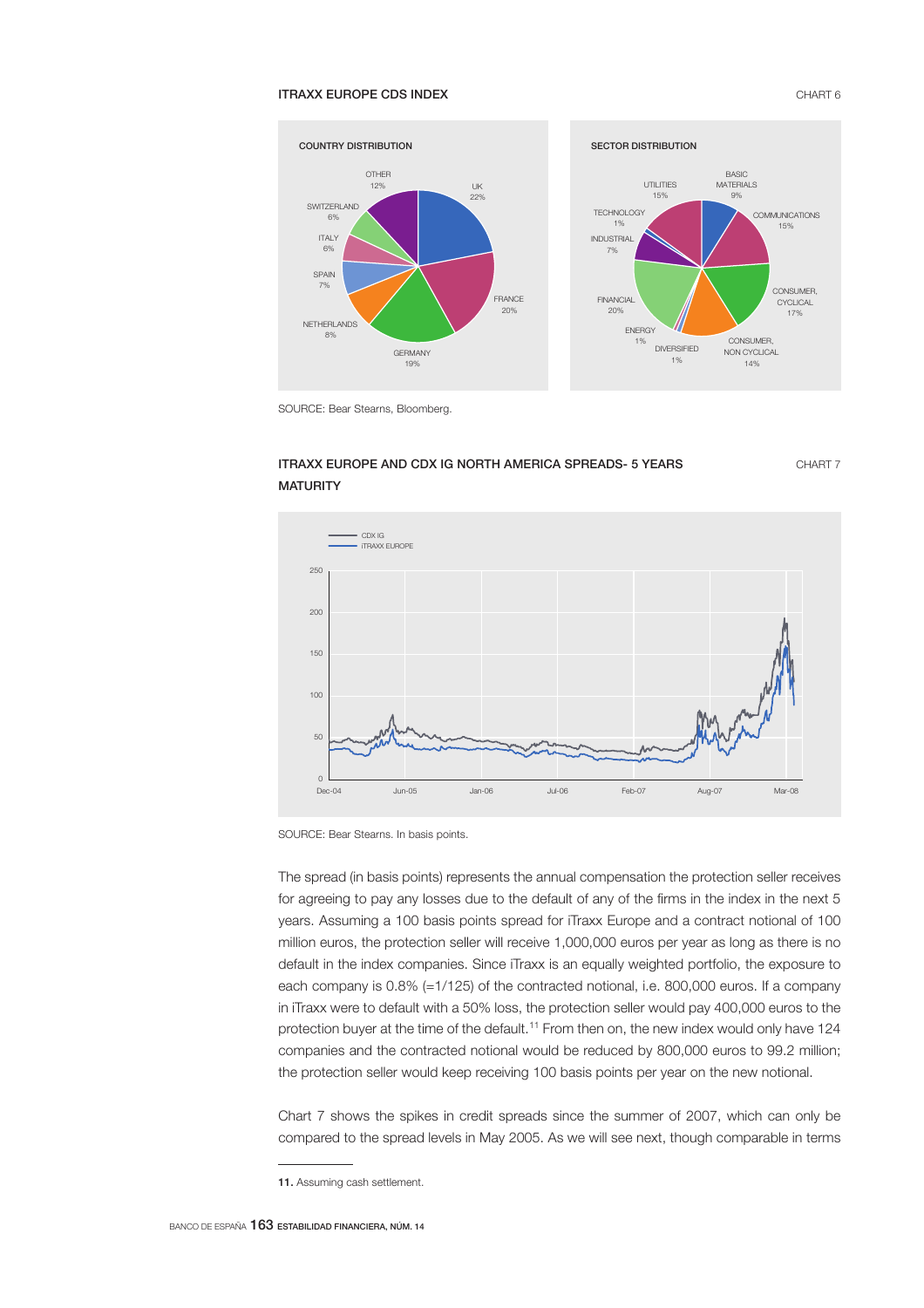of spread levels both periods were completely different regarding other risk factors such as default correlation and spread volatility.

1.4 COLLATERALIZED DEBT OBLIGATION (CDO)

- Also referred to as *tranches,* CDOs slice up the credit risk of a portfolio of credit instruments.
	- Underlying credit instrument:
		- Portfolio of credit instruments. The name of the CDO derives from the composition of the underlying portfolio:
			- CBO (collateralized bond obligation) if composed of bonds.
			- CLO (collateralized loan obligation) if composed of loans.
			- CSO (collateralized synthetic obligation) if composed of CDS.

Being equivalent to a portfolio of CDS, a CDS index can be used as the underlying instrument for a CDO. In that case, the CDO is usually referred to as an index tranche.

– Payoffs:

 The total credit risk (i.e. possible losses due to default) on a CDO adds up to the credit risk of the underlying portfolio. Such credit risk is sliced up and allocated to different tranches: a CDO is just a way to redistribute the potential losses on a credit portfolio among different investors to suit the risk-return profiles of each of them.

 As the potential losses are distributed to the different tranches, so are the returns (i.e. coupons or spread) that the portfolio generates. Obviously, those tranches that assume higher or more probable potential losses will have to be compensated with a higher share of the total portfolio returns.

 Each tranche is characterised by a pair of attachment and detachment points, which indicate the default losses in the portfolio that will be paid by the tranche investor (protection seller) if they are realised.

 For example, in a 3%-6% tranche (3% attachment, 6% detachment) the protection seller will bear any losses in the portfolio above 3% and up to 6%. Let us assume that the total losses of the portfolio at maturity amount only to 2%; in that case the protection seller of the 3-6% tranche will not suffer any notional loss. If the total losses of the portfolio had been 4.5% instead, the 3-6% investor would pay 1.5% of the total portfolio losses (which accounts for one half of the tranche notional). If the total portfolio losses go above 6%, the 3-6% tranche protection seller will pay 3% of those losses, i.e. all her committed notional. Notice that a portfolio of credit instruments is equivalent to a 0-100% tranche.

 The arranger of a CDO starts up with a portfolio of credit instruments and sells the credit risk of that portfolio in different tranches, e.g. 0-3%, 3-6%, 6-9%, 9-12%, 12-22% and 22-100%, in such a way that all the default losses of the original portfolio will be borne by the tranche investors. Each tranche investor will receive an appropriate compensation (in the form of a spread or coupon) for the risk taken.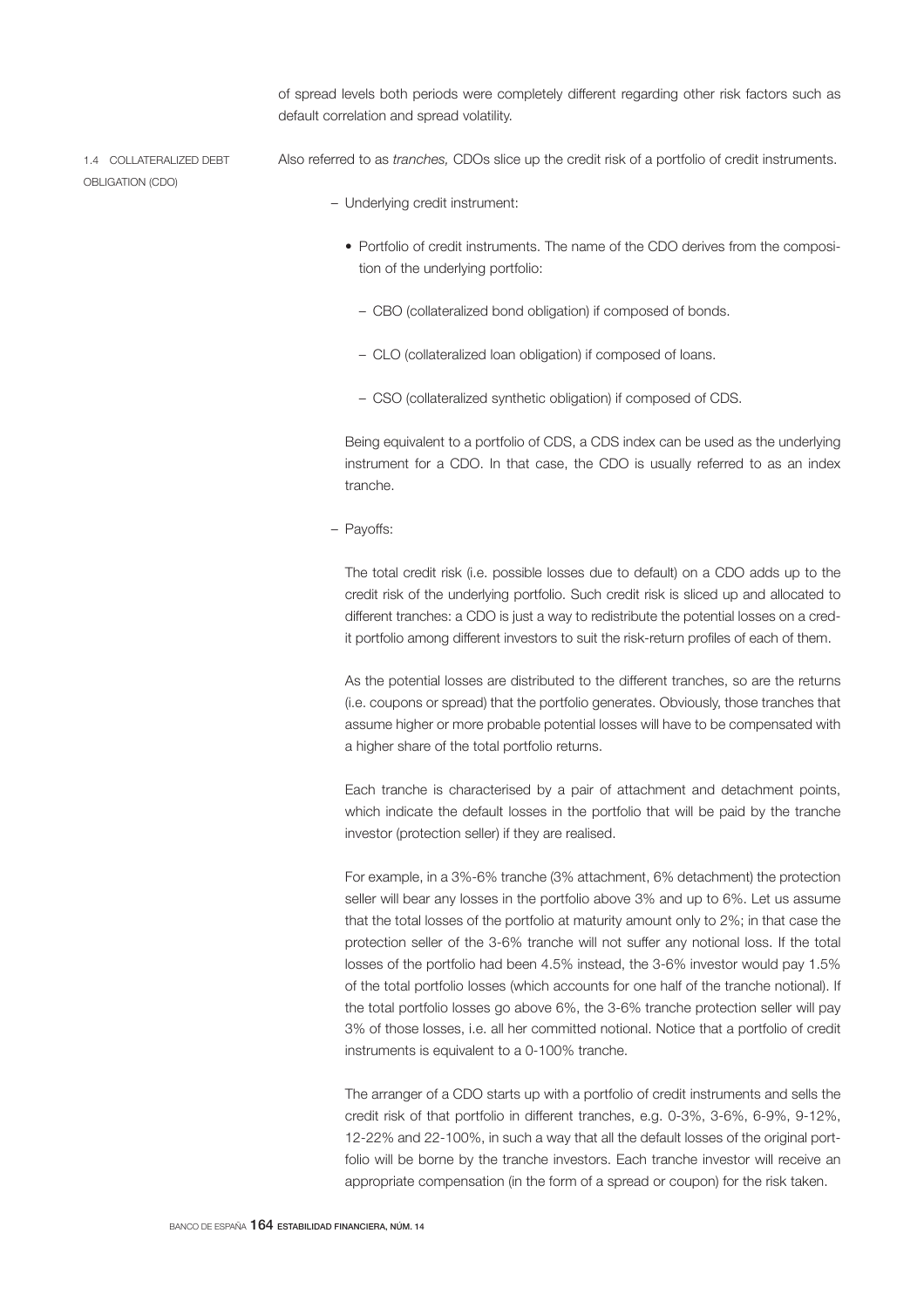The tranche absorbing the first default losses (0-3% in the above example) is referred to as equity; the next tranches (e.g. 3-6%) as mezzanine, and the rest (e.g. 12-22%) as senior tranches. The last tranche (e.g. 22-100%) is called the supersenior tranche.

 In a cash CDO, the underlying portfolio consists on cash credit instruments; thus, arranging a cash CDO requires building the portfolio of bonds or loans, which can be a lengthy process (unless the arranger already has the bonds in her portfolio, e.g. a commercial bank trying to offload the credit risk of that portfolio).

 In a synthetic CDO, the underlying portfolio is built up of CDS or LCDS. As we explained above, CDS and LCDS provide the same credit risk exposure as bonds or loans. Rather than buying the bonds or loans, in a synthetic CDO the arranger will sell protection on a portfolio of CDS or LCDS.

 For further details on the mechanics and pricing of CDO tranches see St. Pierre et al. (2004), Cousseran and Rahmouni (2005) and Elizalde (2006b).

- Main risk factors:
	- Default probabilities of each credit instrument in the underlying portfolio.
	- Loss in case of default of each credit instrument in the underlying portfolio.
	- Correlation between the credit risk of the firms represented in the underlying portfolio.

 CDO tranches introduce a new risk dimension for the credit investor, namely the correlation, i.e. degree of dependence, between the credit risk of the firms in the underlying portfolio.

 In a CDO, the investor gains exposure to all the above risks. However, as with any risk dimension (defaults, recovery rates…), credit derivatives can be combined to allow investors to gain exposure to just the credit risk correlation. In other words, the investor can express a view on the future level of such correlation.

 The standardisation and popularity of CDS indices (CDX and iTraxx) has led to the development of a liquid market on index tranches and hence a *market for default correlation.* Chart 8 shows the default correlation priced into both iTraxx Europe and CDX IG tranche markets since December 2004. A higher correlation level reflects a higher market perception of the dependence or linkage between the firms credit quality.

 The sharpest moves in the correlation market correspond to May 2005 and to the aftermath of the credit crisis that started in the summer of 2007 (especially during July 2007 and February 2008). As we pointed out in Chart 7, both periods saw significant increases in credit spreads. However, the market sentiment about the nature and consequences of such movements was entirely different. In May 2005, the credit problems and rating downgrades in the US auto sector were perceived by the market as isolated or idiosyncratic events, and default correlations fell sharply. In July 2007 and February 2008, the concerns about a global credit crisis and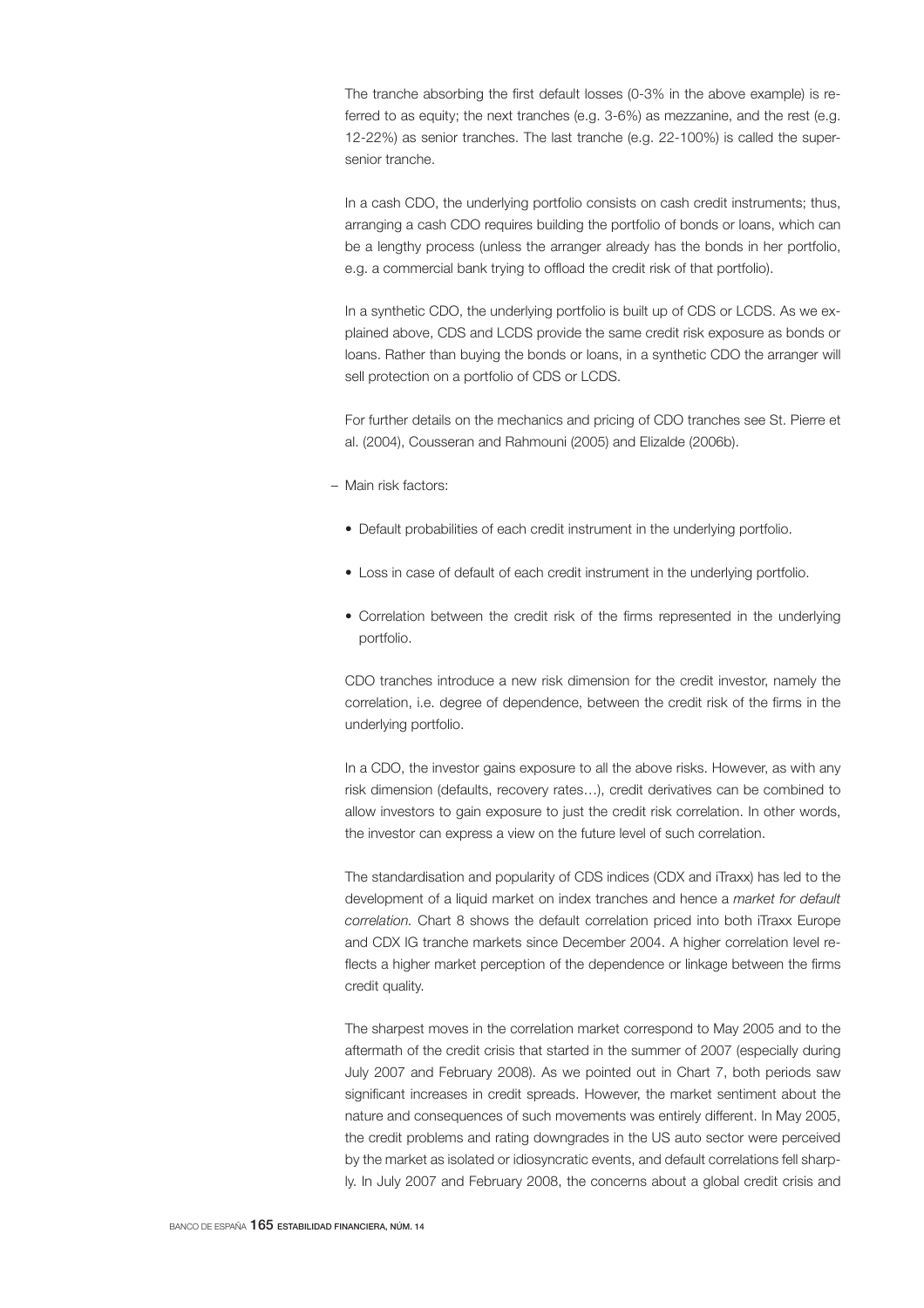### DEFAULT CORRELATION IN ITRAXX EUROPE AND CDX IG **CHART 8** CHART 8



SOURCE: Bear Stearns. Historical 5 years 0-3% tranche correlation

the liquidity problems in the financial sector triggered a significant spread widening in all indices accompanied by a substantial increase in default correlations due to the systemic connotation of the crisis.<sup>12</sup>

 Credit correlation is an important risk dimension in credit markets in addition to credit risk (i.e. spread) levels. *The credit derivatives market allows investors to take a view on or hedge any single risk dimension.* We have already mentioned the different markets for default risk, recovery risk and correlation risk; though the most important ones, those are not the only risk markets in the credit derivatives space. For example, credit risk volatility represents a new and growing market fuelled by the liquidity in the credit options market.

With a long history in equity markets, the *volatility market* is taking off in credit markets fuelled by the growing liquidity of credit derivative products and the familiarity and confidence of market participants with this market. 1.5 OPTIONS ON CREDIT **PRODUCTS** 

- Underlying:
	- Thought options can be implemented in any instrument with a market price (i.e. traded spread), the credit volatility market is centered around options on CDS indices (iTraxx Europe, iTraxx Crossover<sup>13</sup> and CDX IG). Options can also be found on CDS of individual companies as well as on index tranches.
- Payoffs:
	- All the traditional machinery of option contracts (calls, puts, straddles, strangles, butterflies…) is applied to the traded spread level of credit instruments.

<sup>12.</sup> Belsham and Vause (2005) review the mechanics of the tranche and correlation markets. 13. iTraxx Crossover is a European CDS index of 50 "cross-over" companies with ratings below BBB- and liquid CDS trading. It has become one of the most liquidly traded indices and a benchmark for the European non-investment grade credit market. For further details see Elizalde, Gallo and Shah (2007c).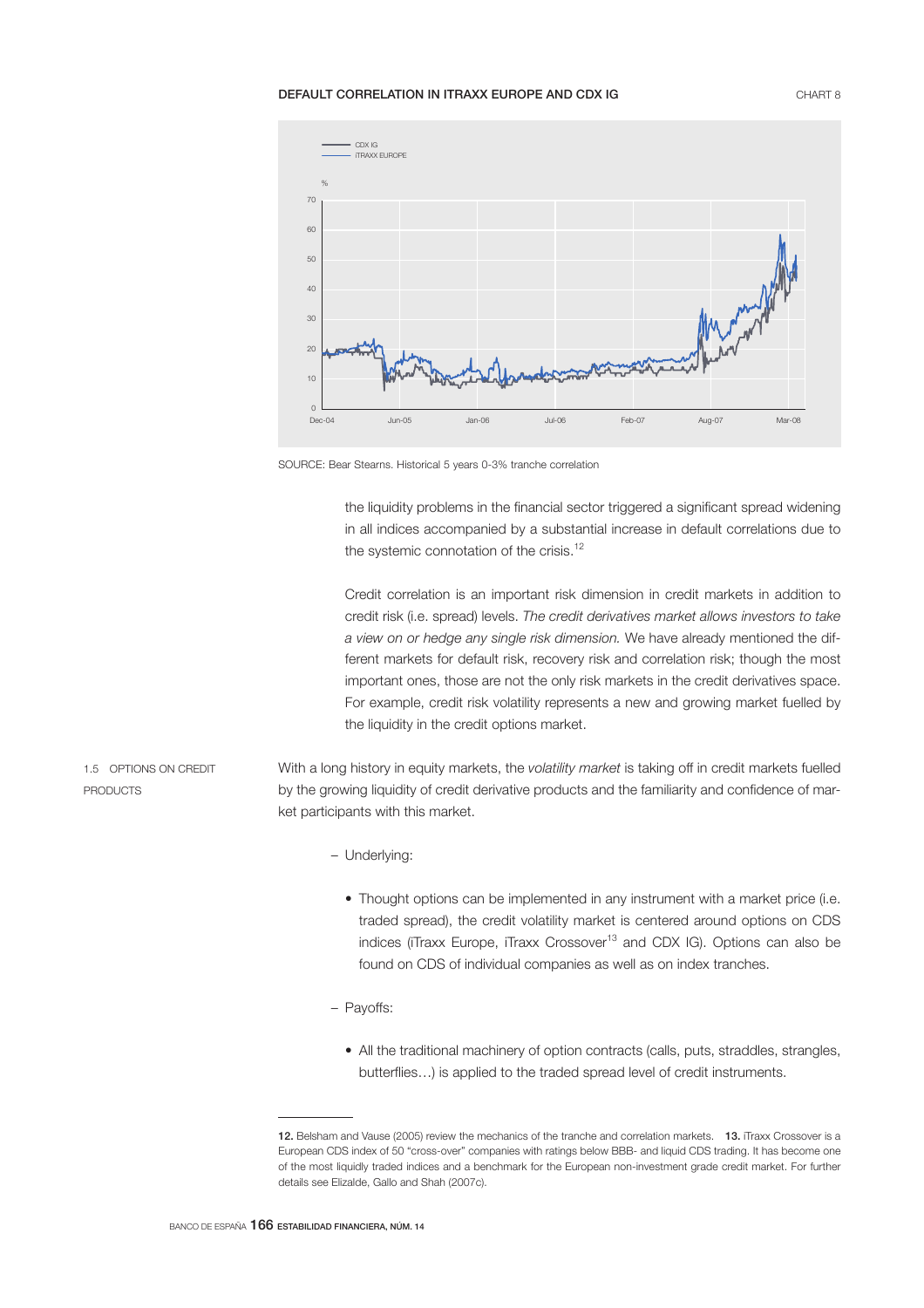### 30 DAY REALISED VOLATILITY: ITRAXX EUROPE AND CDX IG NORTH AMERICA CHART 9



SOURCE: Bear Stearns. 30 day realised volatility of 5 years spreads.

- Main risk factors:
	- Spread level of the underlying instrument.
	- Spread volatility.

Option contracts on CDS instruments have been widely used by market participants in the last few years. Investors have recently been buyers of spread options as an efficient tool to hedge their credit portfolios. Hedge funds have been active players on the volatility front. Investment banks have used the potential of options to enhance and complement new and existing structured products.

Chart 9 shows the realised volatility of spread levels of iTraxx Europe and CDX IG. The increase in spread levels during the second half of 2007 was characterised by high volatilities due, among other things, to the uncertainty about the scope of the credit and liquidity problems.

One of the key advantages of the credit derivatives market is its ability, building on its standard and liquid products, to design a wide range of structured credit instruments tailored to investors' needs.<sup>14</sup> 1.6 OTHER CREDIT DERIVATIVES

> The following list is a sample of some of the better known structured (or bespoke) credit products:15 basket products (first to default, …), CPDO, CPPI, zero-cost protection, combination notes, principal-only notes, forward products, constant maturity products, fixed recovery products, principal protected products, super senior tranches and leverage super senior tranches...

> The market gyrations during the summer of 2007 spread fear into the ranks of bullish investors, swiftly turning yield-hunger into risk anxiety. Whether a short-term crisis or the start of

<sup>14.</sup> For a detailed analysis of structured credit products see Elizalde, Gallo and Shah (2007e, 2008a). 15. Elizalde, Gallo and Shah (2007e) review the characteristics of the main structured products.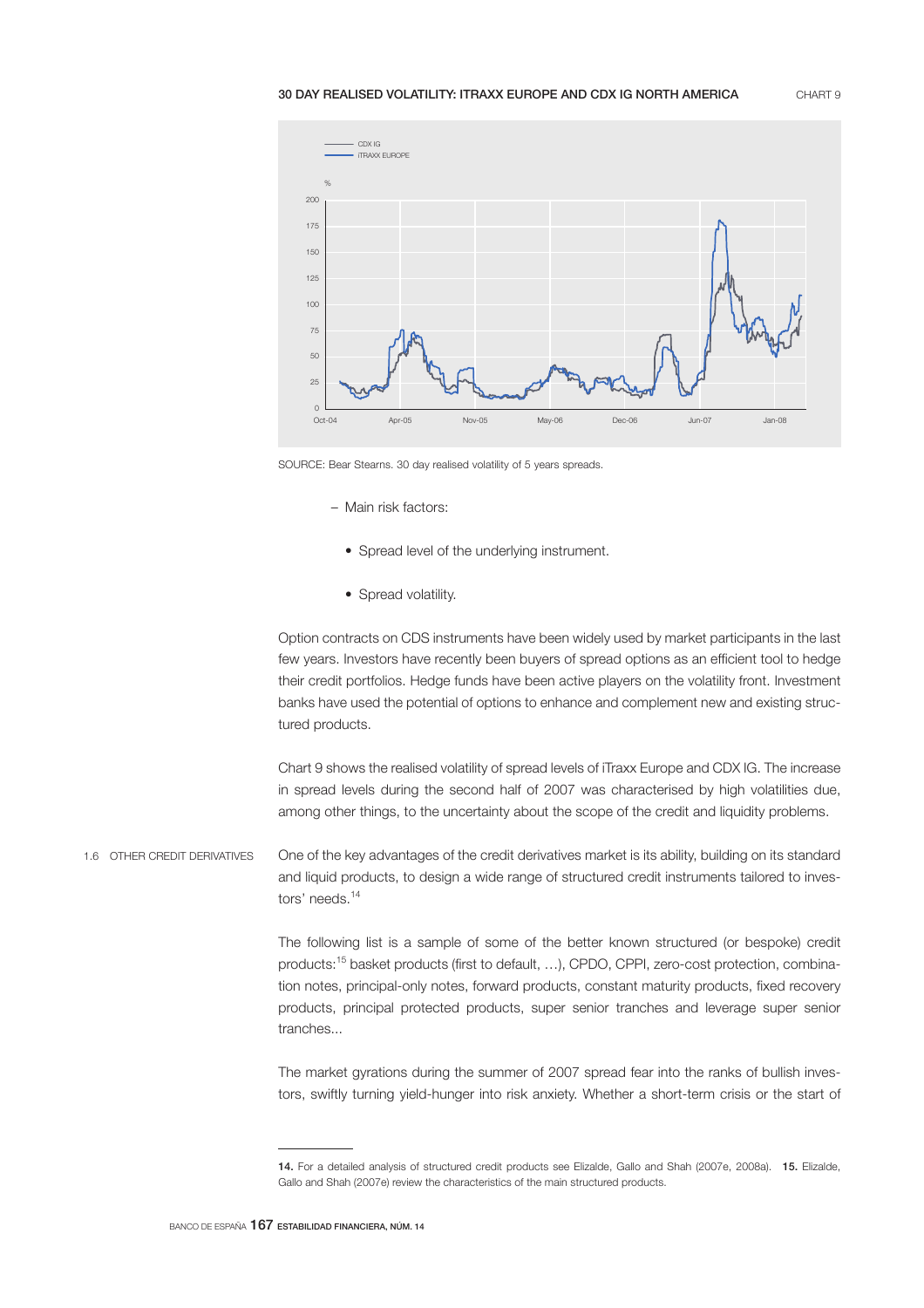more volatile times, this left a strong footprint on investors' inclination towards structured credit.

On the other hand, dislocations have improved potential returns to levels not seen in years. Indices and tranches are now trading well above rating-implied losses, up from flat risk premium in investment-grade and negative in crossover and high yield.

Credit derivatives open a whole new range of opportunities for credit market participants. *2 Opportunities for the Credit Market Players*

### – *Hedging of credit portfolios*

 Traditional credit investors tend to manage long-only credit portfolios whose performance in deteriorating credit conditions is significantly limited by their inability to quickly and efficiently reduce their long exposure and/or take short credit views.

 For example, taking a short position in the bond market involves selling a bond short, which requires its previous borrowing through a reverse repo or stock borrowing contract. The liquidity of these contracts is low and patchy.

In the credit derivatives market, taking short positions is as easy, liquid and straightforward as taking long positions. Thus, credit derivatives represent a powerful tool for credit investors to hedge and manage the risks in their portfolios, especially when defensive (i.e. short) positions are required.

## – *Provide access to all credit markets to any type of investor*

 Credit derivatives allow all types of investors to take exposure to any of the markets represented in the credit market space, irrespective of their size, geographical location… As an example, the synthetic loan market was developed as a way to provide access to a market which, initially, was hardly accessible except to bank lenders and large institutional investors.

- *Increasing the degree of completeness of the credit market* by making tradable any credit risk dimension: default probabilities, recovery rates, credit correlation, credit volatility, refinancing probabilities…
- *Bring standardisation to the credit market*

 Bond and loan contracts are primarily designed to fit the funding needs of the borrowing companies, not those of investors. Credit derivatives provide a mixture of standard and bespoke (i.e. tailored) contracts to fit the needs of any investor.

– *Facilitate bank credit portfolio management,* both from an economic and a regulatory capital perspective.

 Financial institutions specialise in a particular sector or geographical area, which can cause a significant risk concentration in their books. Through the use of credit derivatives they can reshape those risks with added flexibility. Credit derivatives allow financial institutions to separate the risks in their books from their lending decisions, which might be their competitive advantage.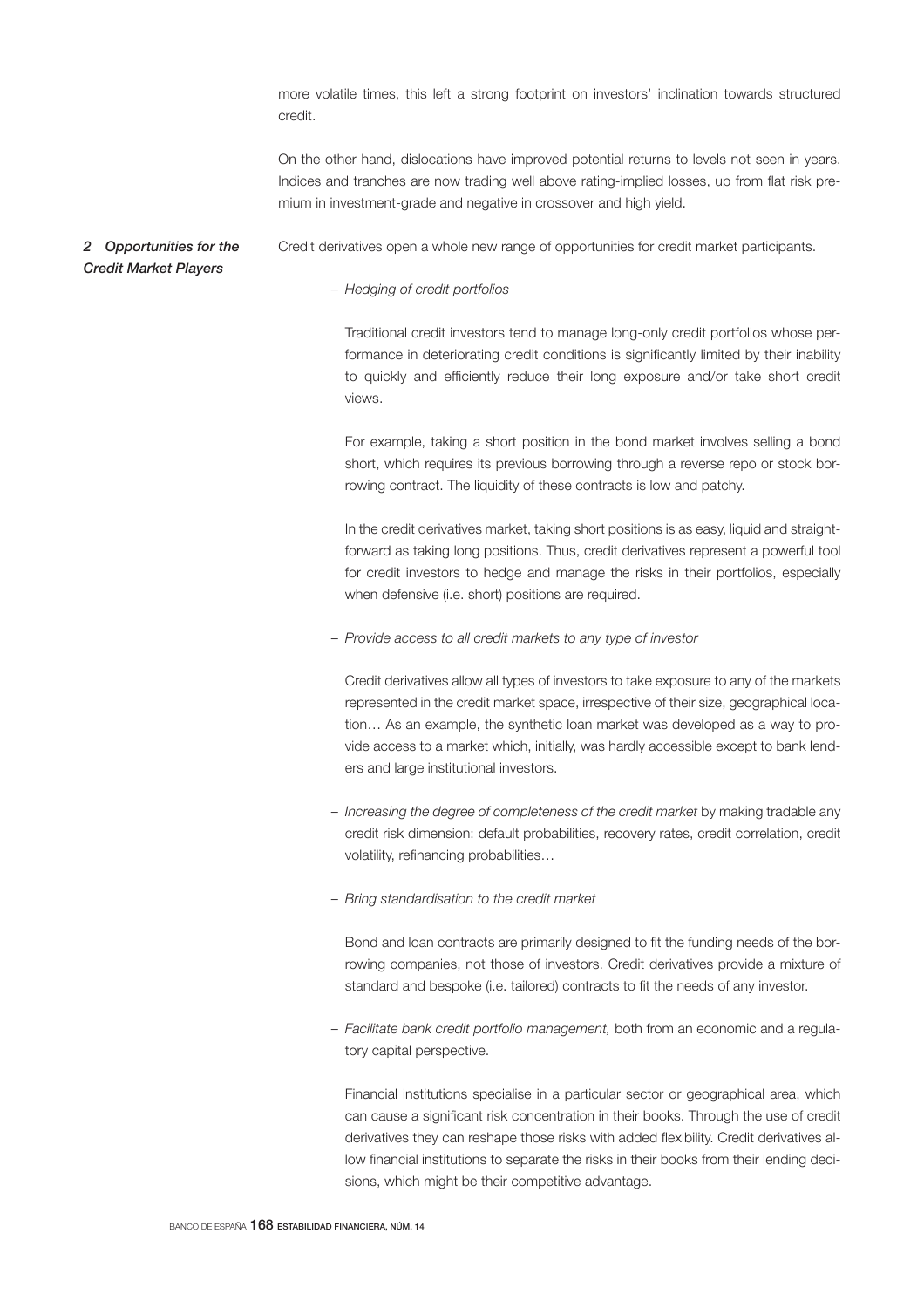Banks can outsource risks by buying credit risk protection on those borrowers, sectors or geographical areas which constitute the bulk of their business; they can arrange CDOs or CLOs to directly remove those credit instruments from their portfolios, all without compromising the relationship with their main clients. At the same time, they can take exposure to borrowers, sectors or geographical areas underrepresented in their core lending business.

 With the new Basel II accord on bank capital regulation already in operation, banks can use credit derivatives to shape the risks in their portfolios and achieve a better trade-off of risk vs. capital requirements.

- *Market transparency and price discovery* in the credit market has increased as credit derivative products provide additional sources of pricing and therefore of risk information, which reduces arbitrage opportunities and makes the credit market more efficient (for example by providing banks with additional information to price loans and other less liquid credit exposures).
- *Increase the liquidity in the cash (i.e. bond/loan) market* as market participants arbitrage the differences between cash and synthetic products (e.g. basis trades, arbitrage CDOs). The liquidity in the derivatives market is not constrained by the amount of actual debt issued and traded.

 As explained in previous sections, in a CDO a portfolio of credit instruments is repackaged and sold in different tranches or slices to investors. This process is also known as *securitisation* and is not by any means particular to corporate credit instruments. In fact, securitisation has been applied to mortgages since the 1960s.<sup>16</sup> Several federal government sponsored agencies exist in the US, contributing to the popularity and development of these markets. The benefits and rationale of securitisation have been proved over the years; securitisation has been applied to home equity loans, credit card receivables, auto loans, student loans, commercial bonds and loans, leasing receivables… Soccer followers would also remember the securitisation of Arsenal's ticket sales, which helped to refinance its new London stadium.

 The mechanics, risks, liquidity, standardisation and transparency of each type of securitisation can be significantly different. Substantial differences exist and market participants and commentators should know them and take them into consideration when judging the benefits/drawbacks of each one. Increasing the degree of completeness in any market requires, by construction, products with new, nontraditional features.

 Securitization in general and credit derivatives in particular allow banks to diversify and hedge their credit portfolios.<sup>17</sup> Therefore they can be used to control and reduce the risks on the arteries of the financial system so they are better suited to withstand any shock. It is the responsibility of market participants and financial regulators to use securitization and credit derivatives to strengthen the financial system. Credit derivatives have changed the shape of the credit market and require all market participants to understand it, develop new and update existing risk systems…

<sup>16.</sup> See Estrella (forthcoming) for a review of different securitisation markets. 17. See Rule (2001) and Cousseran and Rahmouni (2005) for alternative analyses of the impact of credit derivatives on the stability of the financial system.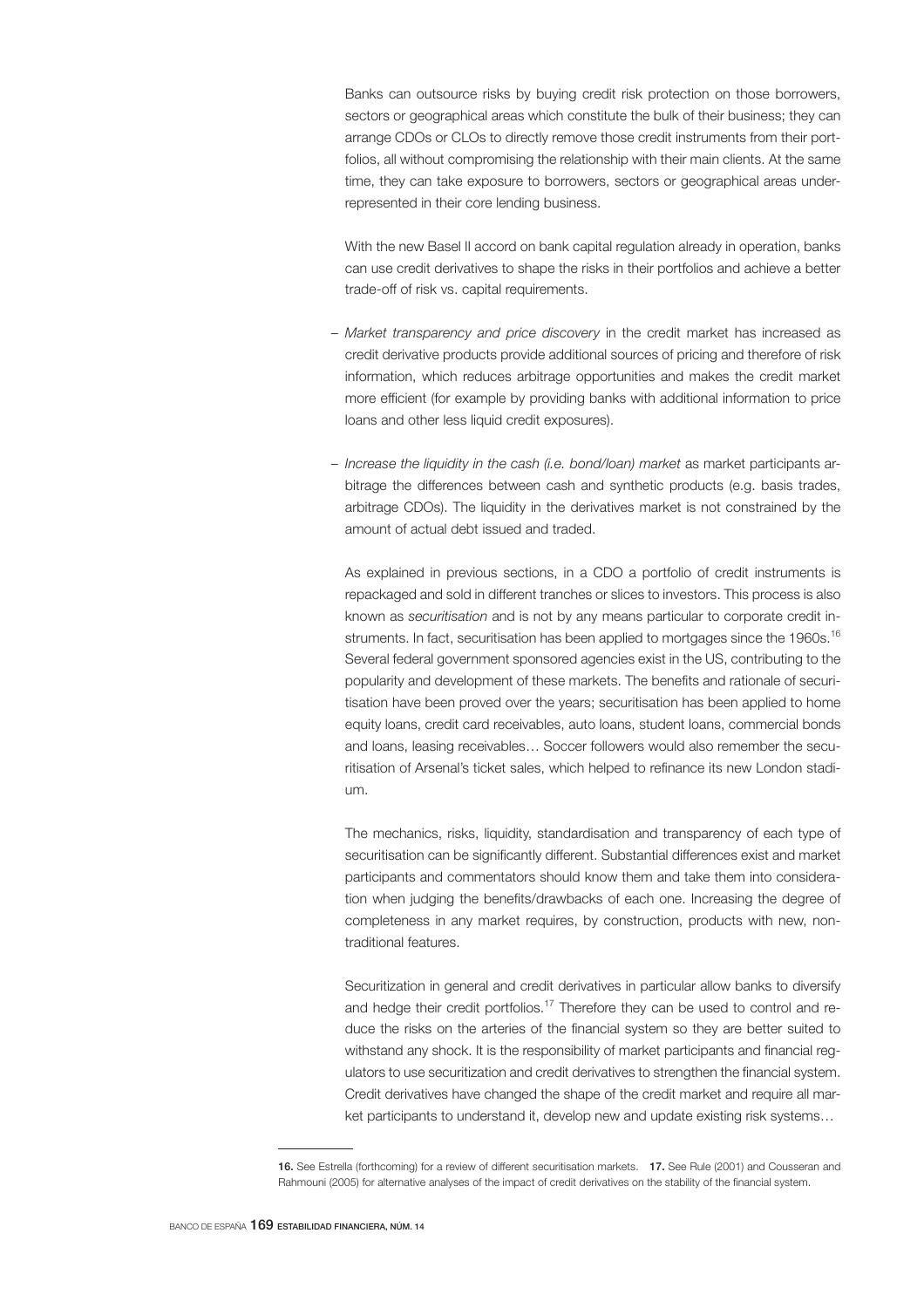On the same lines, market participants should be aware of the moral hazard and possible changes in market participants' incentives (e.g. monitoring incentives by banks) that credit derivatives have introduced. As Elizalde, Gallo and Shah (2008b) describe, the lessons to learn from the current credit crisis are about incentives, not about products. While credit derivatives have been blamed for being a cause of the current crisis, the authors argue that it is their past use, not the instruments themselves, which determined the current course of events. The latest Global Financial Stability Report by the IMF18 reiterates that *"It is important to note that securitization, per se, was not the problem."*

### According to several economists, *no other economic cycle had been so reliant on liquidity and availability of credit.* This is in part attributable to easing monetary policy, but is also due to changes in lending and the transmission mechanism of monetary policy. *3 The Taming of Spreads (Pre-Summer 2007)*

The major innovation in this regard has been securitisation, a process which started two decades ago in mortgage markets. The emergence of credit derivatives on investment grade and high yield corporate debt caused a further exponential boost in the last five years.

As asset-backed securitisation included most types of lending, banks have been able to deal more flexibly with their balance sheet exposure. By originating a collateralized obligation, lenders are able to diversify their exposure and/or to overcome funding problems due to higher rates or a decrease in deposits. On the other hand, securitisation also influenced the tolerance for new lending, by allowing risky debt to be outsourced to the market.

Thus, credit derivatives in particular, and securitisation in general, provided banks with the means to outsource risk from their books and free up credit lines ready to be used again in new lending activities. Credit investors readily absorbed those risks enabling banks to increase their lending. Altman (2006) writes about an *"…unprecedented growth in liquidity from non-traditional lenders,*  like hedge and private equity funds, as well as, again, from traditional lenders." He cites this source of liquidity as one of the main reasons behind the low default rates during past years.

The negative (or very close to negative) interest rates during several years early this decade boosted the incentives of banks and other high-credit-quality financial institutions to borrow money, which was subsequently lent to consumers and corporations. Securitisation allowed banks to outsource from their balance sheets (either physically or synthetically) the risks derived from their lending activities; thus, banks were able to recycle and reuse their credit lines more freely.<sup>19</sup> Thus, securitisation compounded the impact of a loose monetary policy regime by providing the economy with extra liquidity.

The availability of credit to corporations reduced their funding costs and therefore boosted their "fundamentals". Many market participants noted the high levels of cash holdings by firms in the last years as a sign of their credit quality.

As the perceived credit quality of firms increased, the compensation that credit investors received for taking credit risk was reduced. To heighten their yields, credit investors relied, among other things (such as covenant-light loans) on synthetic instruments to obtain leverage. The demand for credit risk exposure, synthetically created through this channel, pushed down spreads even further. The process by which this happened is laid out in Gallo (2007).<sup>20</sup>

<sup>18.</sup> See IMF (2008). 19. This phenomenon has been highlighted by Hirtle (2007). 20. See also Cousseran and Rahmouni (2005).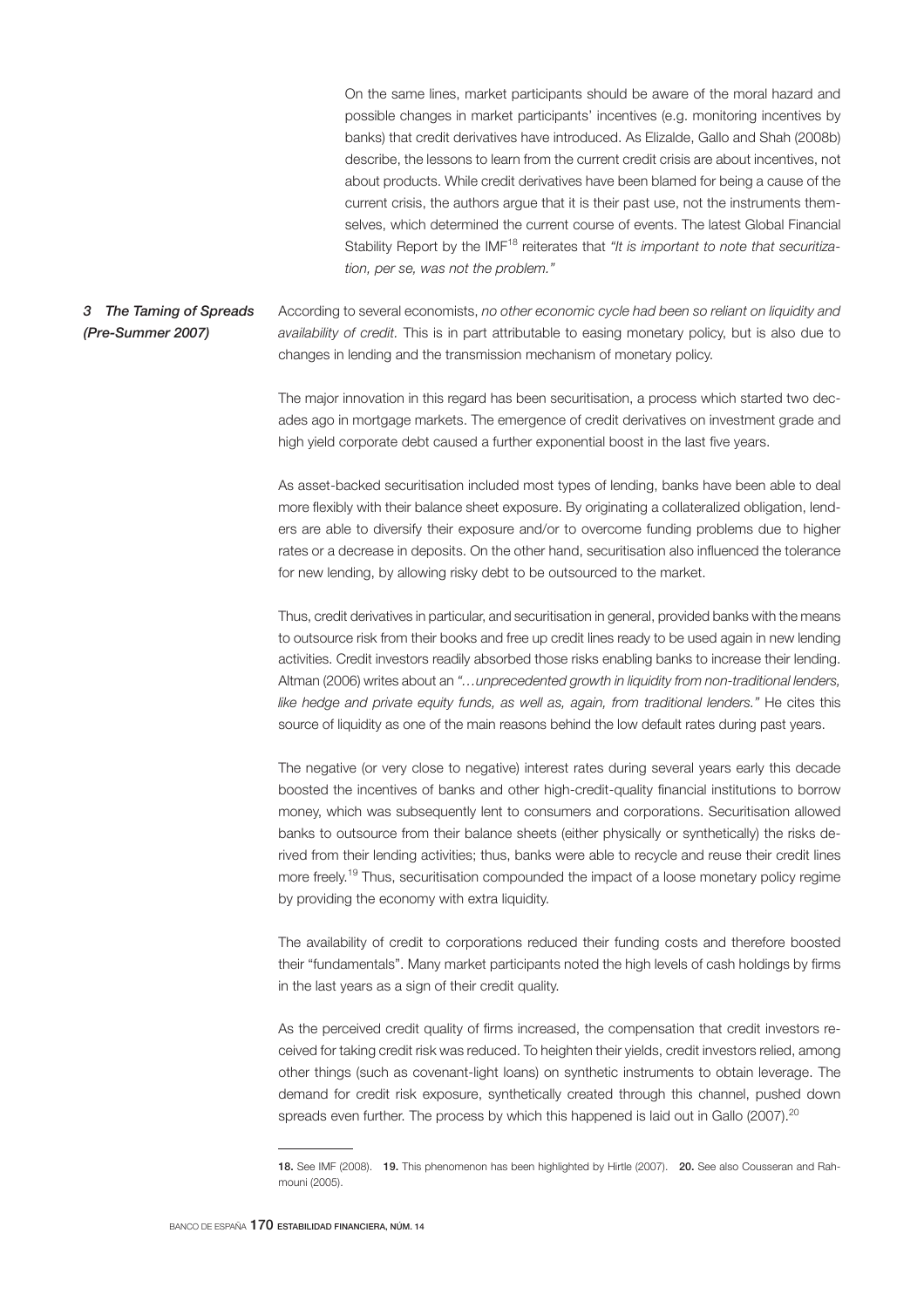

SOURCE: Bloomberg. In basis points.

Through this process, the synthetic CDO machine has contributed to reduce corporate financing costs in recent years. More importantly, the pipeline of structured credit instruments ready to be issued at higher leverage has acted as an "anchor", pulling spreads lower after each shockwave. Every time spreads drifted higher and credit became more attractive, new deals were issued, taking spreads back down.

The above process of improving economic fundamentals, easy monetary policy, bank lending, risk outsourcing, securitisation and synthetic credit issuance has driven credit markets in recent years, significantly contributing to the spread compression observed from 2003 to 2007. Market participants coined the term "CDO-bid" to describe these mechanics.

Hirtle (2007), using a sample of bank loans between 1997 and 2005, finds evidence supporting the idea that credit derivatives have allowed banks to increase the supply of credit to corporates.

One of the major risks of the process outlined above is a sudden disruption of any of its components which brings the rest to an end. Think of summer 2007: securitisation stops and liquidity vanishes.

Since monetary policy operates through the credit markets, and securitisation has transformed bank lending, it is rational to think that securitisation has also changed the transmission mechanism of monetary policy. Moreover, as derivative structured credit vehicles emerged in the last few years, the impact of securitisation on liquidity has increased massively. Being unfunded products, synthetic CDOs create levered credit exposure, which is then hedged through the underlying index and single-name default swaps.

Estrella (forthcoming) investigates *"whether the cyclical effects of monetary policy have been influenced by the secular growth in securitisation in recent years. In particular, when the central bank makes a specific monetary policy move – such as increasing the overnight bank rate by 50 basis points – is the ultimate effect on GDP different from what it would have been in the 1960s, when securitisation was virtually nonexistent?",* concluding that the analysis *"suggests that securitisation has likely weakened the impact of any policy move."*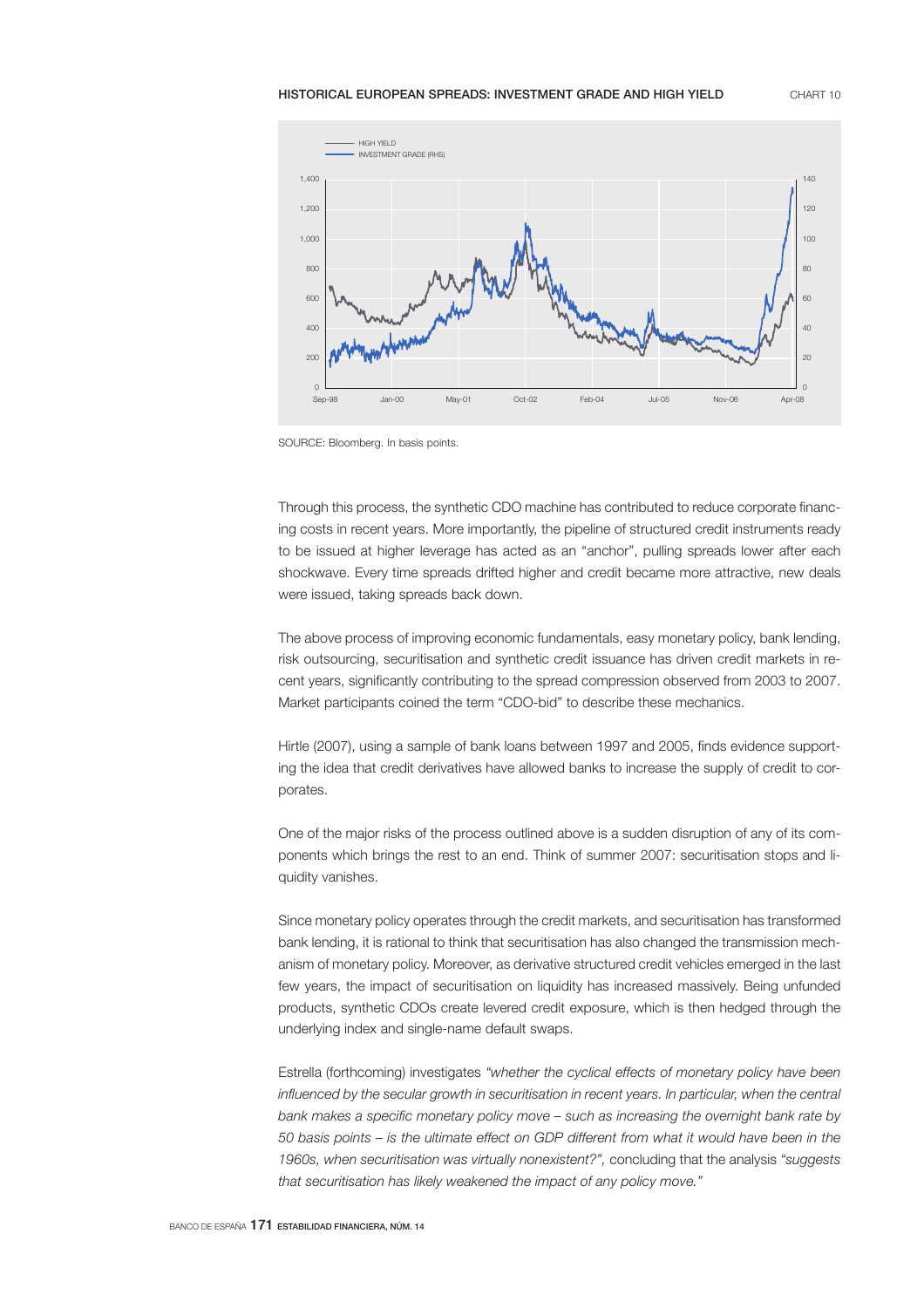Monetary policy tends to be countercyclical in nature, while securitisation is a procyclical phenomenon. A deeper analysis of the impact of securitisation is needed in order for market players, and especially central banks, to understand the validity of traditional monetary policy measures. Further research is needed in this area.

*4 I Know What You Did Last Summer (2nd half of 2007)*

The last nine months have been one of the choppiest periods in financial markets, to say the least. In what follows, we list some of its stages in chronological order (albeit with plenty of overlapping).

*The process of increasing liquidity/improving credit quality which drove credit markets for the previous years was halted at the start of the summer of 2007.* Though not of great importance, the market consensus seems to point to the concerns of the US mortgage market and its potential spill-over into the broader economy as the trigger of the events. The "subprime problem" just unveiled the risks for the economy derived from years of debt accumulation from American consumers.

As a consequence, securitisation slowed down dramatically, initially in the mortgage and assetbacked markets, as the forecasts for defaults and losses worsened in the housing sector. The subsequent problems and rumours about the exposure of investment banks, commercial banks and other institutions to the mortgage market (both through cash and derivative products) caused the liquidity in the interbank market to dry up. Market participants who were over-relying on short term liquidity started having serious problems (e.g. SIVs, Northern Rock…).

Central banks hurried to intervene through emergency liquidity operations. The fears that the liquidity problems could turn into a credit crunch, caused a *general sell-off in credit markets.* 

After years of credit exposure accumulation, and amid sharp increases in credit spreads, investors rushed to hedge their credit portfolios. However, the consensus at the time (July/August) was of a transitory increase in spread levels due to the market turbulence, not of the risk of any default. The preferred hedging instruments turned out to be, naturally, the cheapest ones, which happened to be the ones with a higher associated credit quality (i.e. rating): investors bought protection on financial credits, on highly rated tranches… Rather than the typical flight-to-quality which characterises crisis periods, the credit markets experienced a *flightfrom-quality* phenomenon which increased the perceived credit risk of the safest credit instruments.

For the first time, spreads in financial credits surpassed those of corporate credits. Chart 8 shows how the spread of iTraxx Financials CDS index (a sub-index of iTraxx Europe composed of 25 European blue-chip financial institutions) $^{21}$  reached the same rates as iTraxx Europe: lenders trading at the same risk level as borrowers. What is the rationale and sustainability of a financial system where banks fund themselves at the same levels as corporations?

The supposedly transitory nature of the credit problems was reinforced by the absence of any negative news coming from the corporate sector. No rating downgrades, no profit warnings… "Fundamentals remained strong" as companies had been piling up cash and cheap financing during years.

<sup>21.</sup> Components of iTraxx Financial index at the time: ABN, Aegon, Allianz, Generalli, Aviva, Axa, Monte dei Paschi, BBVA, Espirito Santo, BSCH, Baclays, Capitalia, Commerzbank, C. Agricole, C. Suisse, Deutsche Bank, Hannover Re., Intesa, Munich Re., Swiss Re., RBS, UBS, Unicredit, Zurich Ins.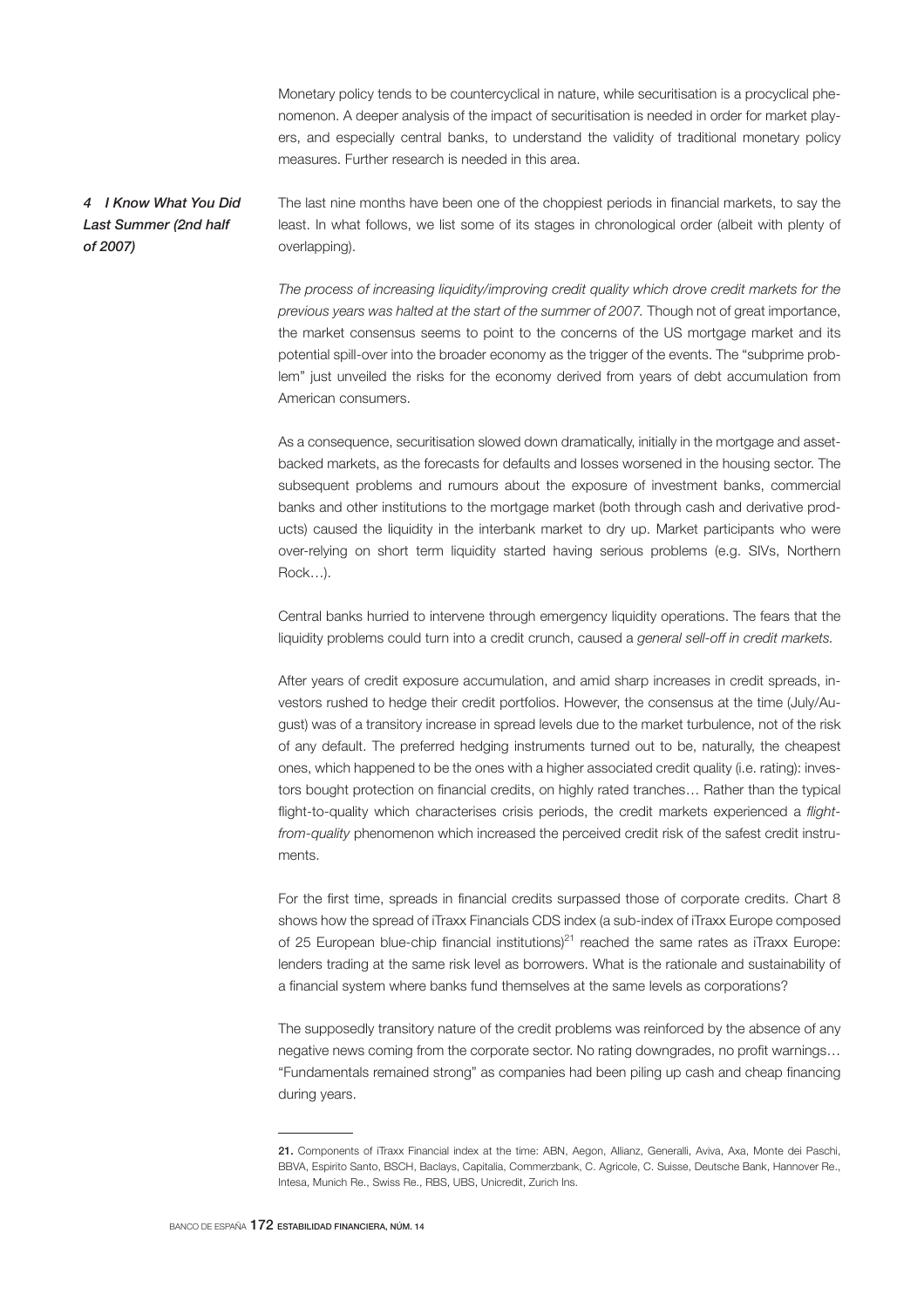### **ITRAXX EUROPE AND ITRAXX FINANCIALS SPREADS CHART 11**



SOURCE: Bear Stearns. 5 year spreads in basis points.

Besides the healthiness of corporate balance sheets, credit spreads remained unsettled as the mark-to-market in credit portfolios was undermining investors' confidence. August witnessed an unprecedented increase in uncertainty as *volatility in the credit markets took off* (Chart 9).

The impact of the volatility on the mark-to-market of highly rated (AAA/AA) products (from structured to commercial bank spreads) catapulted rating agencies into the spotlight, questioning not only the soundness of their rating process, but also that of a rating-based *investment culture:* from investment decisions to central bank regulations.

As the validity of the most widely used risk metrics vanished, the uncertainty about the true risks in the credit market soared. For flexible investors, the dislocations created in such a volatile environment were plentiful; besides a few casualties, the returns of credit hedge funds grew hand in hand with the confusion of the rest of market players.

Investors who pre-positioned during July and August for volatility increases, through credit options and CDS index tranches, experienced double-digit returns. As explained by Gallo, Elizalde and Shah (2007i), some of these strategies contributed to increase the correlation levels traded in the tranche market, reinforcing the systemic connotation of the crisis.

In the meantime, the worries about potential unwinds of the AAA positions of SIVs remained, besides concerted efforts (e.g. super-SIV fund) to ease their situation. The concern in the credit markets was still spread widening rather than real defaults.

The dislocations in the credit markets (financial spreads above corporate spreads, overshooting of spreads in AAA structured products, market volatility) persisted as the "CDO-bid", once a spread shock-absorber, vanished. Credit structured investors postponed any new investment until the new year after significant losses in a few months.

However, so many problems during so much time have caused the mood of investors to shift. By 2007 year end, the impact of the liquidity and credit crisis on the economy took priority in investors' minds. The results of Bear Stearns' Global Credit Investor Survey<sup>22</sup> published in

<sup>22.</sup> See Elizalde, Gallo and Shah (2007g).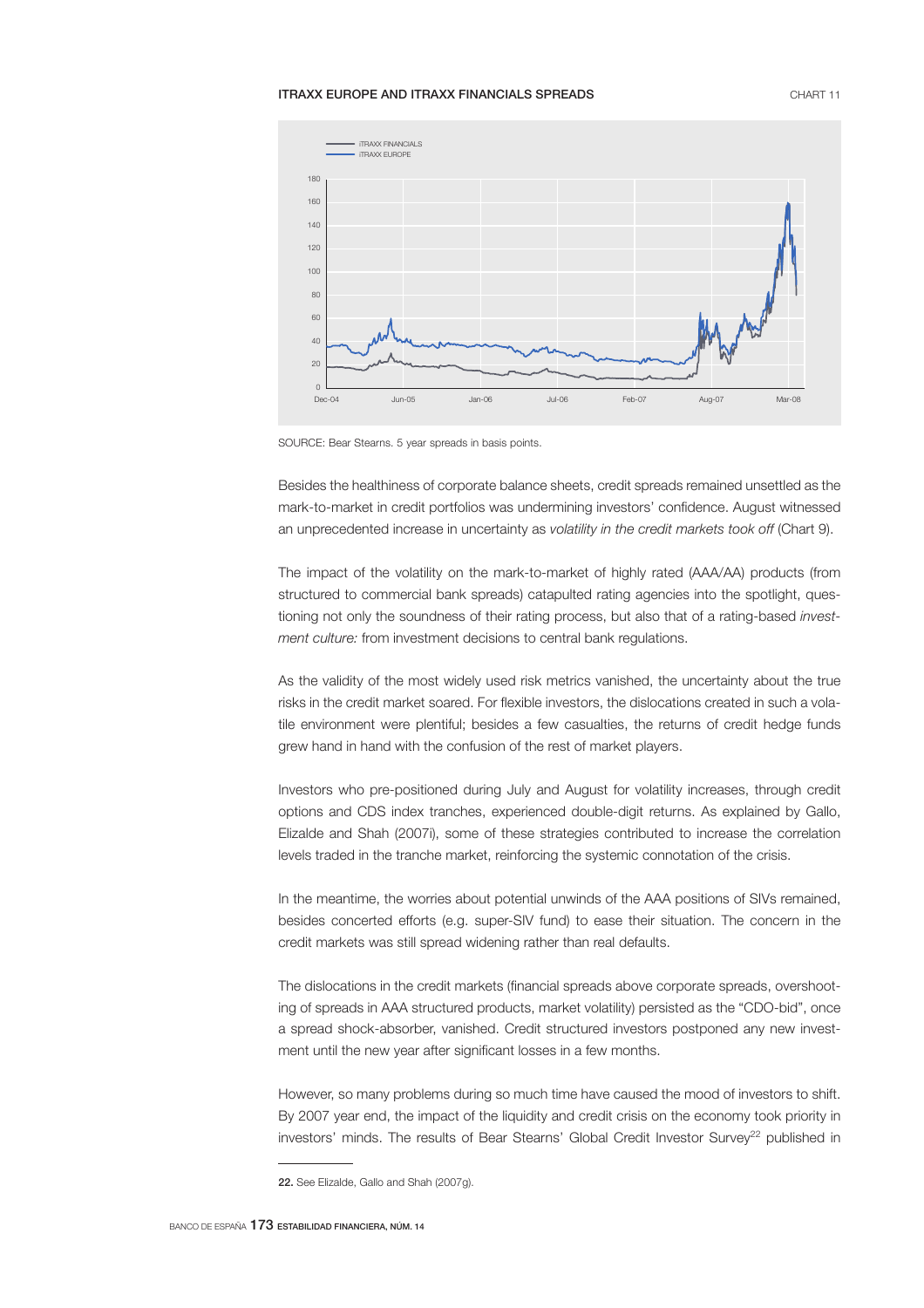### NOT ONLY SPREADS ARE ON THE INVESTOR'S MIND **CHART 12** CHART 12



SOURCE: Bear Stearns 2007 Global Credit Investor Survey.

December revealed that, *for the first time in many years, investors started to worry about defaults.*

According to the survey results, what was initially perceived to be a problem confined to the US mortgage market may take a hefty toll on the global economy in 2008. One third of investors believed that a general slowdown or recession could cause further spread widening in the next few months. Additionally, 88% of respondents were concerned about defaults, while 42% say it is a high risk, putting it above spread widening as the top concern for 2008 (Chart 12).

Although this view may be overly pessimistic for the near term, it may prove to be right throughout 2008: high systemic risk can eventually create distressed situations in single names. However, the timing of idiosyncratic events is hard to guess. Historical data shows how speculative grade *defaults have picked up around three months after each Fed easing cycle,* and peaked around 9-12 months after. The Moody's forecast for the next 12 months was consistent with this view, pointing at a default rate many times higher than the current one (Chart 13).

Where from here? After six months of turmoil, credit concerns were having a strong impact on lending. The Fed, ECB and Bank of England were all registering stricter lending standards and forecasting further tightening in 2008.<sup>23</sup> What was initially a financials-related crisis is likely to end up damaging corporate borrowers as the cheap liquidity they enjoyed in the past years dries up.

In a recent report, Moody's forecasts that the default rate for speculative-grade issuers could rise fivefold in the next 12 months, assuming an economic slowdown; while it could touch double digit levels in the event of a recession.

<sup>23.</sup> Please see: "Senior Loan Officer Opinion Survey on Bank Lending Practices", Federal Reserve Board of Governors; "The Euro Area Bank Lending Survey", European Central Bank, 5 October 2007; "Credit Conditions Survey: Survey Results 2007 Q4", Bank of England, December 2007.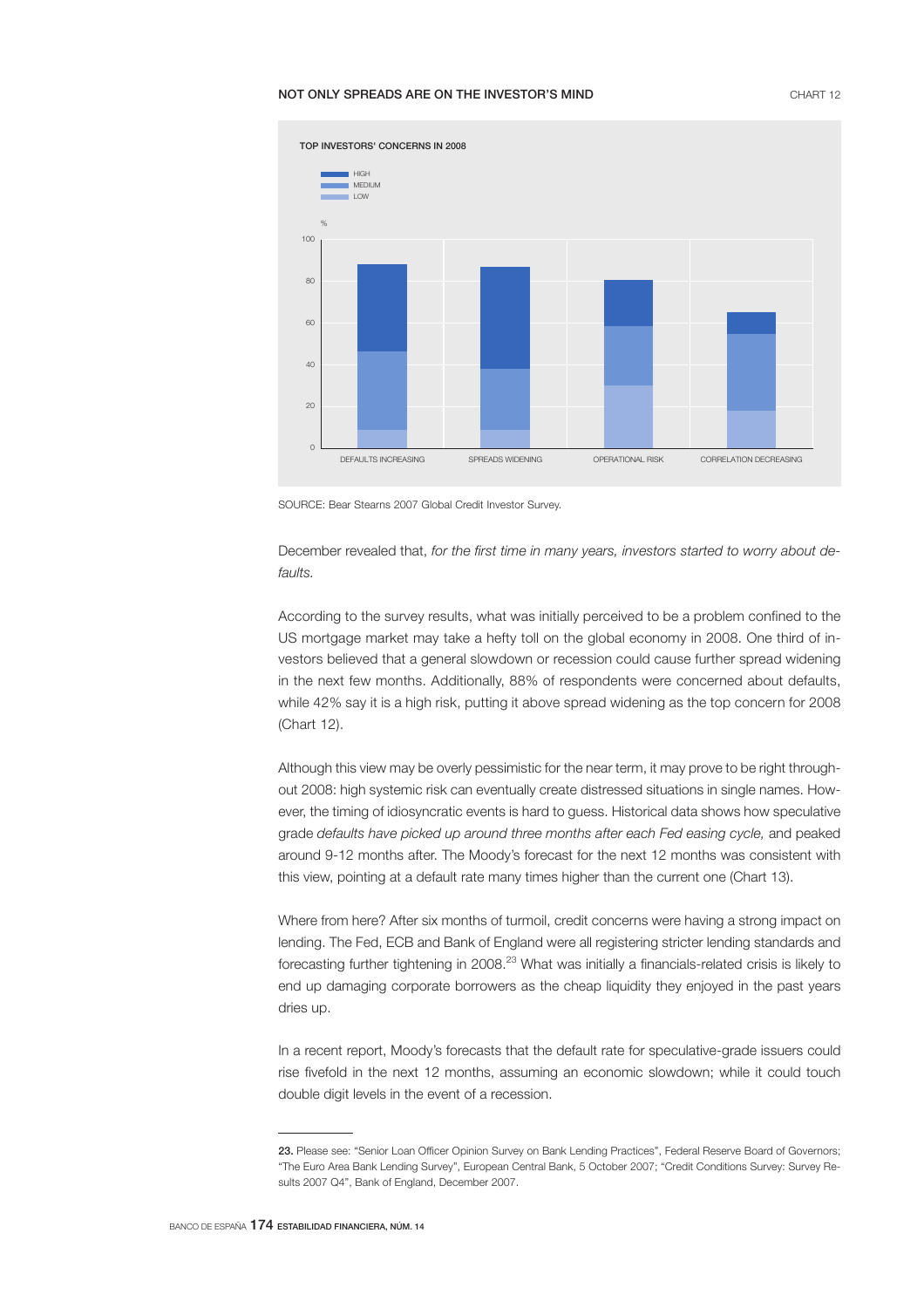### LOWER FED FUNDS ANTICIPATE INCREASING DEFAULTS **CHART 13**



SOURCE: Bear Stearns, Federal Reserve, Moody's. Shaded areas highlight the lag between the start of a Fed easing cycle and the following peak in defaults. Data as of December 2007.

In our opinion, the outburst of systemic risk experienced recently is unsustainable in the longterm. While spread volatility is likely to continue going forward, we argue that risk will gradually shift from systemic to idiosyncratic. On one hand, corporate results will give investors the ability to discriminate between issuers which have been hit by higher risk and more stable ones. On the other hand, easing monetary and fiscal policy will decrease the overall negative sentiment and potentially re-start activity on synthetic CDOs. At a sector level, corporate spreads will have to move further than financials, bearing the additional cost of borrowing. Within the CDO capital structure, value is likely to go back into junior tranches, which capture the default risk in the portfolio.

As further risk re-pricing is on the way, we think that a complete return to normality for securitisation is hardly possible. While the synthetic corporate CDO market remains structurally strong and has weathered the correction, investors are likely to shun other cash asset-backed securitisation products for a longer while.

*5 Credit Derivatives and Their Impact on Financial Markets: Are Central Bankers Still in the Driving Seat?*

By now nobody will have any further doubts about the importance of credit derivatives in financial markets and, as a consequence, in the broad economy. Credit markets act as the funding heart of the corporate and consumer universe. As we have outlined in the report, credit derivatives have the ability to impact the volume and prices of credit transactions, as well as the volatility in credit risk markets.

The impact on the economy comes through bank and corporate financing costs, which have been pushed down in the last few years by both cash and synthetic securitization. Chart 14 shows a time series of long-term spreads and issuance of structured products. In the last several years, any peak in spreads used to be followed by higher issuance, which would compress spreads lower, keeping financing costs stable for companies.

The recent market developments and the deterioration in economic fundamentals have reverted the mechanism: in recent months, issuance has decreased while spread volatility escalated. Any tightening in spreads is now used by investors to unwind prior structured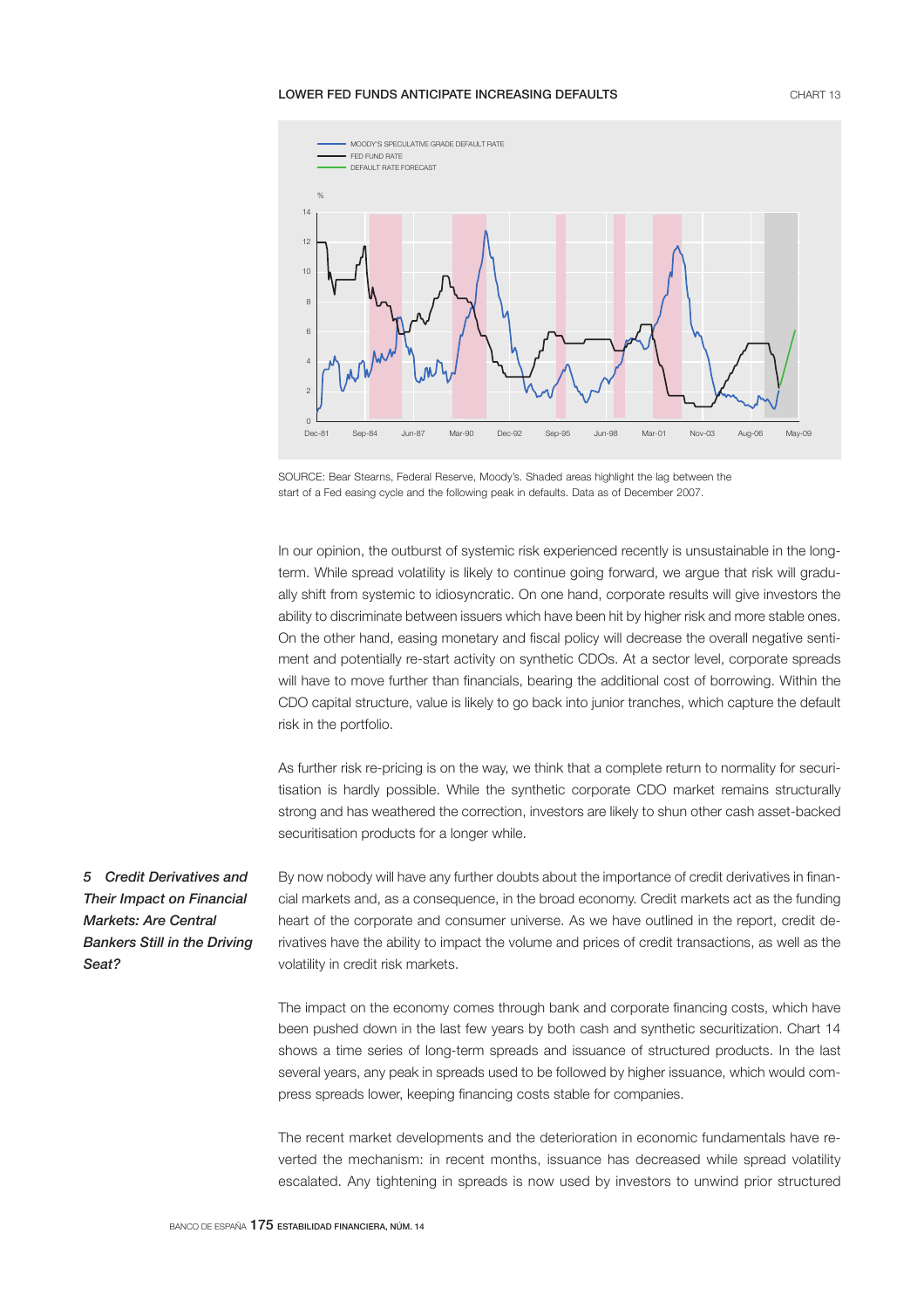### CDO ISSUANCE AND INVESTMENT GRADE SPREADS CHART 14



SOURCE: Bear Stearns, Creditflux. Issuance in USD billions. Spreads correspond to CDX IG index.

products which have suffered mark-to-market losses or downgrades, generating more volatility.

Securitization, which was effectively lowering financing costs during the past years, effectively vanished after the credit turmoil in the summer of 2007. As banks cannot recycle their lending any more (bonds, loans, mortgages…), they are not willing to lend as readily or in the same volumes as before.

The demand for securitized products has shrunk considerably. It is not a problem of the cost of lending, which monetary policy is trying to affect, it is a problem of the current lower ability and incentives of banks to pass on the lending to other investors.

At the same time, rating agencies are preparing new methodologies (see Fitch, 2008), which are more conservative and therefore would limit the entrance of new players in the market. Both these effects are *pro-cyclical,* and contrast sharply with the aim of monetary policy.

The net impact is uncertain: while the great injection of liquidity from central banks is eventually likely to succeed, it is clear that financial innovation has made great changes to the playing field, potentially reducing the power of traditional monetary policy. For this reason, understanding the mechanics and economic rationale of credit derivatives has never been so important.

The world economy seems to be heading into a recessionary period amid a fierce fight between anti-cyclical (monetary policies, fiscal stimulus) and pro-cyclical forces (securitization, rating agencies). We should not forget the role that Basel II can play in that fight. One of the most important characteristics of Basel II, the new accord on bank capital regulation, is the higher risk sensitivity to bank capital charges compared to its predecessor Basel I. The potential for such higher sensitivity to translate into pro-cyclical effects for the broad economy is unclear and has been one of the main areas of discussion during the past years.  $24$ 

<sup>24.</sup> For a review of related literature, please see Elizalde (2006a).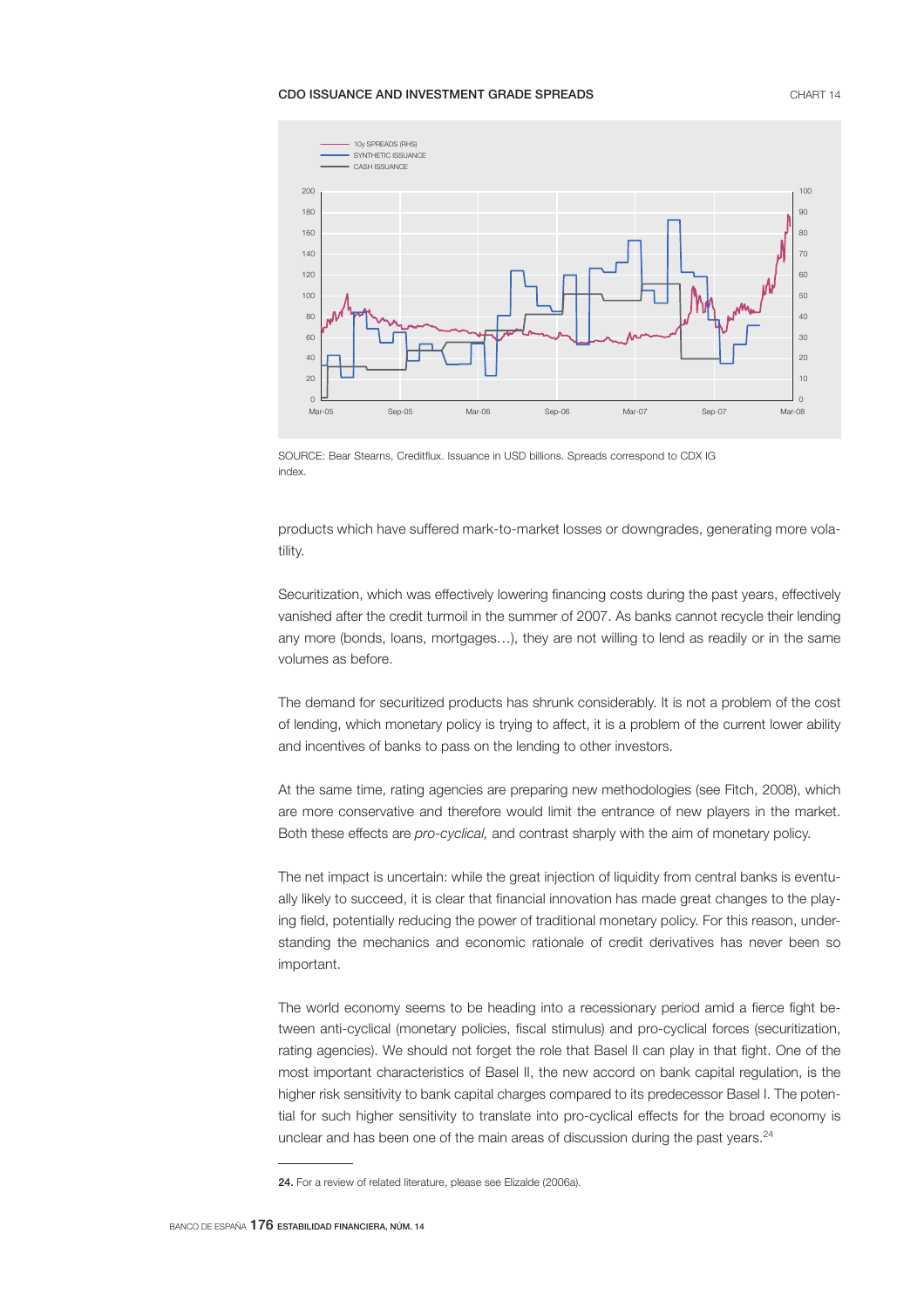### **REFERENCES**

ALTMAN, E. (2006). *Are Historically Based Default and Recovery Models in the High-Yield and Distressed Debt Markets Still Relevant in Today's Credit Environment?,* NYU, Stern School of Business, Special Report.

BELSHAM, T., and N. VAULSE (2005). "Credit Correlation: Interpretation and Risks", Bank of England, *Financial Stability Review,* December.

COUSSERAN, O., and I. RAHMOUNI (2005). "The CDO Market: Functioning and Implications in Terms of Financial Stability", Banque de France, *Financial Stability Review,* No. 6, June.

ELIZALDE, A. (2006a). *A note on the impact of Basel II on banking and economic crises,* available at www.abelelizalde. com.

– (2006b). *Credit Risk Models IV: Understanding and Pricing CDOs,* CEMFI Working Paper No. 0608, available at www. abelelizalde.com.

ELIZALDE, A., A. GALLO and K. SHAH (2007a). *Credit Derivatives Primer – LCDS: Ready for the second round,* Credit Derivatives Strategy, Fixed Income Research, Bear Stearns.

- (2007b). *Credit Derivatives Primer Recovery Rates: You Remember Them?,* Credit Derivatives Strategy, Fixed Income Research, Bear Stearns.
- (2007c). *Credit Derivatives Primer iTraxx indices roll to Series 8,* Credit Derivatives Strategy, Fixed Income Research, Bear Stearns.
- (2007d). *Credit Derivatives Primer CDX indices roll to Series 9,* Credit Derivatives Strategy, Fixed Income Research, Bear Stearns.
- (2007e). *Credit Derivatives Primer Corporate Bespoke Structures: Towards a New Generation,* Credit Derivatives Strategy, Fixed Income Research, Bear Stearns.
- (2007f). *Credit Derivatives Strategies Supercharging tranche convexity: a new way to buy spread volatility,* Credit Derivatives Strategy, Fixed Income Research, Bear Stearns.
- (2007g). *Credit Derivatives Strategies Global Investor Survey: Structured Credit Outlook for 2008,* Credit Derivatives Strategy, Fixed Income Research, Bear Stearns.
- (2007h). *Credit Derivatives Alpha-Returns October-November 2007: Convexity hunt brings AAAs on a silver plate,*  Credit Derivatives Strategy, Fixed Income Research, Bear Stearns.
- (2007i). *Credit Derivatives Strategies Your best options to hedge from spread widening,* Credit Derivatives Strategy, Fixed Income Research, Bear Stearns.
- (2008a). *Credit Derivatives Primer The 2008 Structured Credit Roadmap for Value Investors,* Credit Derivatives Strategy, Fixed Income Research, Bear Stearns.

– (2008b). *Credit Derivatives Strategies – Have central bankers been pushed out of the driving seat? The pro-cyclical impact of structured credit on the economy,* Credit Derivatives Strategy, Fixed Income Research, Bear Stearns.

ESTRELLA, A. Forthcoming. "Securitisation and the Efficacy of Monetary Policy", *FRBNY Economic Policy Review.* FITCH RATINGS (2008). *Proposed Rating Methodology for Corporate CDOs,* Structured Credit Research, February. GALLO, A. (2007). *Structured Credit, Liquidity and Correlation,* International Market Strategist, European Bond and Cur-

rency Economics and Market Strategies, Fourth Quarter 2007, Bear Stearns.

HIRTLE, B. (2007). *Credit Derivatives and Bank Credit Supply,* FRBNY Staff Report No. 276.

IMF (2008). *Containing Systemic Risks and Restoring Financial Soundness,* Global Financial Stability Report, April.

RULE, D. (2001). "The Credit Derivatives Market: Its Development and Possible Implications for Financial Stability", Bank of England, *Financial Stability Review,* June.

ST. PIERRE, M., E. ROUSSEAU, J. ZAVATTERO, O. VAN EYSEREN, A. ARORA, D. PUGACHEVSKY, M. FOURNY and A. REYFMAN (2004). *Valuing and Hedging Synthetic CDO Tranches Using Base Correlations,* Bear Stearns.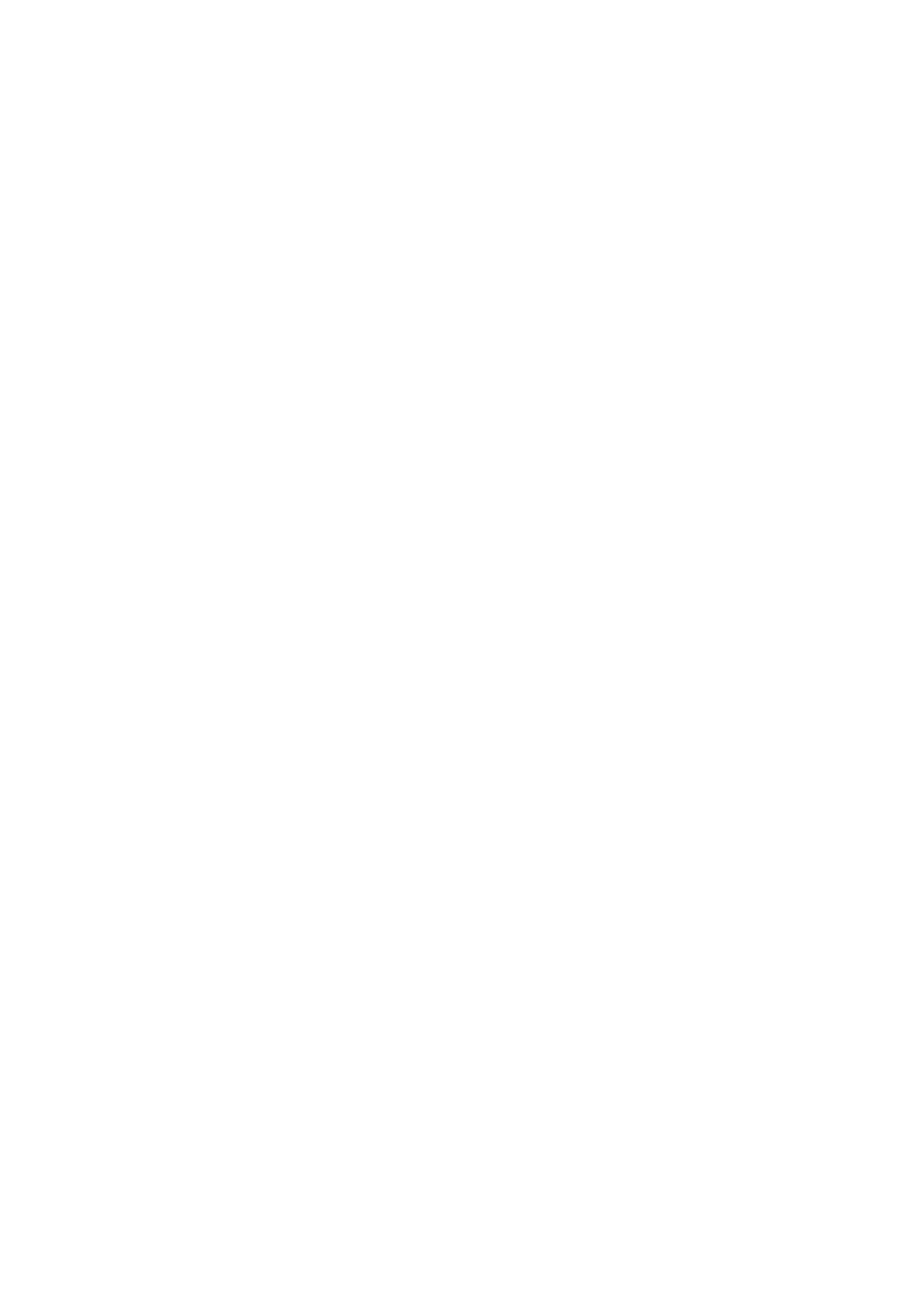# ARTÍCULOS PUBLICADOS EN *ESTABILIDAD FINANCIERA*

| Número 1 – septiembre 2001 | Labor reciente del Comité de Basilea no relacionada con el capital,<br>Danièle Nouy                                                                           |
|----------------------------|---------------------------------------------------------------------------------------------------------------------------------------------------------------|
|                            | Las recomendaciones del Comité de Supervisión Bancaria de Basilea,<br>Raimundo Poveda Anadón                                                                  |
|                            | Introducción al Pilar 1 de Basilea II,<br>Fernando Vargas                                                                                                     |
|                            | El Proceso de Revisión Supervisora en las propuestas del Comité de Basilea,<br>Joaquín Gutiérrez García                                                       |
|                            | Entidades de crédito: transparencia y disciplina de mercado,<br>Anselmo Díaz                                                                                  |
|                            | El proceso de revisión de capital en la Unión Europea,<br>Cristina Iglesias-Sarria                                                                            |
|                            | Basilea II: efectos sobre la práctica supervisora,<br>José María Lamamié de Clairac y Francisco Gil Almansa                                                   |
|                            | El coeficiente de solvencia de las entidades de crédito españolas,<br>Pilar Álvarez Canal                                                                     |
|                            | Capital regulatorio y capital económico: el efecto de la calidad crediticia y del ajuste por vencimiento,<br>Gregorio Moral, Carlos Corcóstegui y Raúl García |
|                            | Modelos factoriales de riesgo de crédito: el modelo de Basilea II y sus implicaciones,<br>Carlos Trucharte Artigas y Antonio Marcelo Antuña                   |
| Número 2 – marzo 2002      | Basilea 2: Desarrollos desde la publicación del papel consultivo de enero de 2001,<br>Cristina Iglesias-Sarria y Fernando Vargas                              |
|                            | Capital regulatorio y capital económico: prociclicidad del Nuevo Acuerdo de Capital y análisis de escenarios de crisis,<br>Luis González Mosquera             |
|                            | Los determinantes del excedente de recursos propios de las entidades españolas,<br>Juan Ayuso, Daniel Pérez y Jesús Saurina                                   |
|                            | Dinámica temporal de diferentes definiciones de impago,<br>José Ramón Martínez Resano                                                                         |
|                            | Un sistema de clasificación (rating) de acreditados,<br>Carlos Trucharte Artigas y Antonio Marcelo Antuña                                                     |
|                            | Tratamiento contable de los instrumentos financieros,<br>Anselmo Díaz                                                                                         |
|                            | Supervisión del riesgo de liquidez,<br>Bernardo Orsikowsky                                                                                                    |
|                            | Riesgos en la compensación y liquidación transfronteriza de valores,<br>M. <sup>a</sup> Nieves García-Santos                                                  |
| Número 3 – noviembre 2002  | Indicadores adelantados de crisis y su papel en el análisis económico,<br>Santiago Fernández de Lis y Alicia García Herrero                                   |
|                            | Los derivados de crédito,<br>Jorge Pérez Ramírez                                                                                                              |
|                            | Incorporación de la tecnología de la información a la actividad bancaria en España: la banca por Internet,<br>Javier Delgado y María Jesús Nieto              |
|                            | Las pequeñas y medianas empresas en el sistema crediticio español y su tratamiento según Basilea II,<br>Jesús Saurina Salas y Carlos Trucharte Artigas        |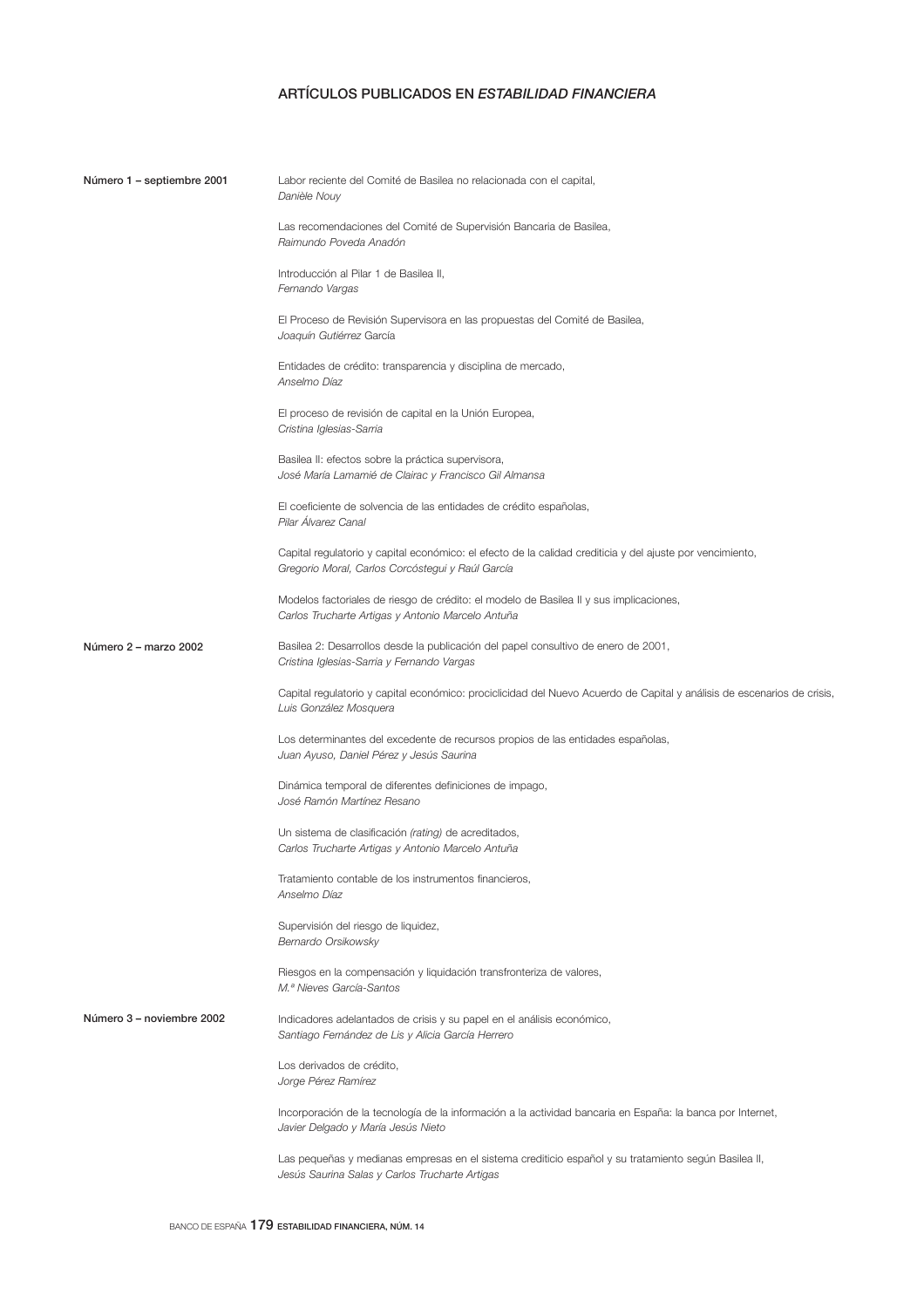|                           | Estimación de la severidad de una cartera de préstamos hipotecarios,<br>Gregorio Moral Turiel y Raúl García Baena                                                                 |
|---------------------------|-----------------------------------------------------------------------------------------------------------------------------------------------------------------------------------|
|                           | Los sistemas de garantía de depósitos como promotores de la estabilidad financiera,<br>Luis Javier García Macarrón                                                                |
| Número 4 – mayo 2003      | El marco general de la validación de procedimientos internos en Basilea II: el enfoque IRB,<br>Fernando Vargas                                                                    |
|                           | Ciclo económico y capital regulatorio: evidencia en un sistema de clasificación de acreditados,<br>Carlos Corcóstegui, Luis González Mosquera, Antonio Marcelo y Carlos Trucharte |
|                           | Basilea II y la gestión de las entidades financieras: consideraciones estratégicas,<br>Manuel A. Méndez                                                                           |
|                           | La nueva regulación de los conglomerados financieros: cuestiones fundamentales,<br>José Manuel Gómez de Miguel                                                                    |
|                           | El gobierno de las empresas desde la perspectiva del análisis económico,<br>María Gutiérrez                                                                                       |
|                           | Notas sobre la arquitectura de la regulación, supervisión y estabilidad financiera en Europa,<br>María Jesús Nieto y Juan M.ª Peñalosa                                            |
| Número 5 – noviembre 2003 | Algunas claves sobre la contabilidad europea: el nuevo proceso regulador y las nuevas normas,<br>Begoña Giner Inchausti                                                           |
|                           | La contribución de los sistemas de pagos a la estabilidad financiera. El caso español,<br>Susana Núñez y María Luisa Leyva                                                        |
|                           | Basilea II: tercer documento consultivo y últimos avances,<br><b>Linette Field</b>                                                                                                |
|                           | El estudio del impacto cuantitativo en España de la propuesta (CP3) de Nuevo Acuerdo de Capital de Basilea,<br>Cecilia Lozano                                                     |
|                           | Basilea II: un análisis de los cambios en el enfoque IRB,<br>Jesús Saurina y Carlos Trucharte                                                                                     |
|                           | Inversión en el sector financiero de los países emergentes: posibles riesgos y su gestión,<br>Sonsoles Gallego, Alicia García Herrero y Cristina Luna                             |
|                           | El gobierno de la empresa bancaria desde la regulación,<br>Vicente Salas Fumás                                                                                                    |
|                           | De la función de riesgos: una aproximación a los riesgos del balance,<br>Juan Andrés Yanes y Jesús M. Tarriba Unger                                                               |
|                           | Especialización crediticia y resultados en la banca europea,<br>Javier Delgado, Daniel Pérez y Vicente Salas                                                                      |
| Número 6 – mayo 2004      | Indicadores de estabilidad financiera (FSI). Origen, aspectos metodológicos y elaboración para las entidades de<br>depósito españolas,<br>Cristina Luna                           |
|                           | Las pruebas de estrés en los programas de evaluación del sistema financiero,<br>Roberto Blanco Escolar y Alicia García Herrero                                                    |
|                           | Margen de intermediación de las entidades de depósito,<br>José Cebrián Carrasco                                                                                                   |
|                           | Implicaciones de Basilea II para América Latina,<br><b>Andrew Powell</b>                                                                                                          |
|                           | Perspectivas de rentabilidad de la banca por Internet en Europa,<br>Javier Delgado, Ignacio Hernando y María Jesús Nieto                                                          |
|                           | Análisis institucional y económico de la nueva Ley Concursal,<br>Esteban van Hemmen Almazor                                                                                       |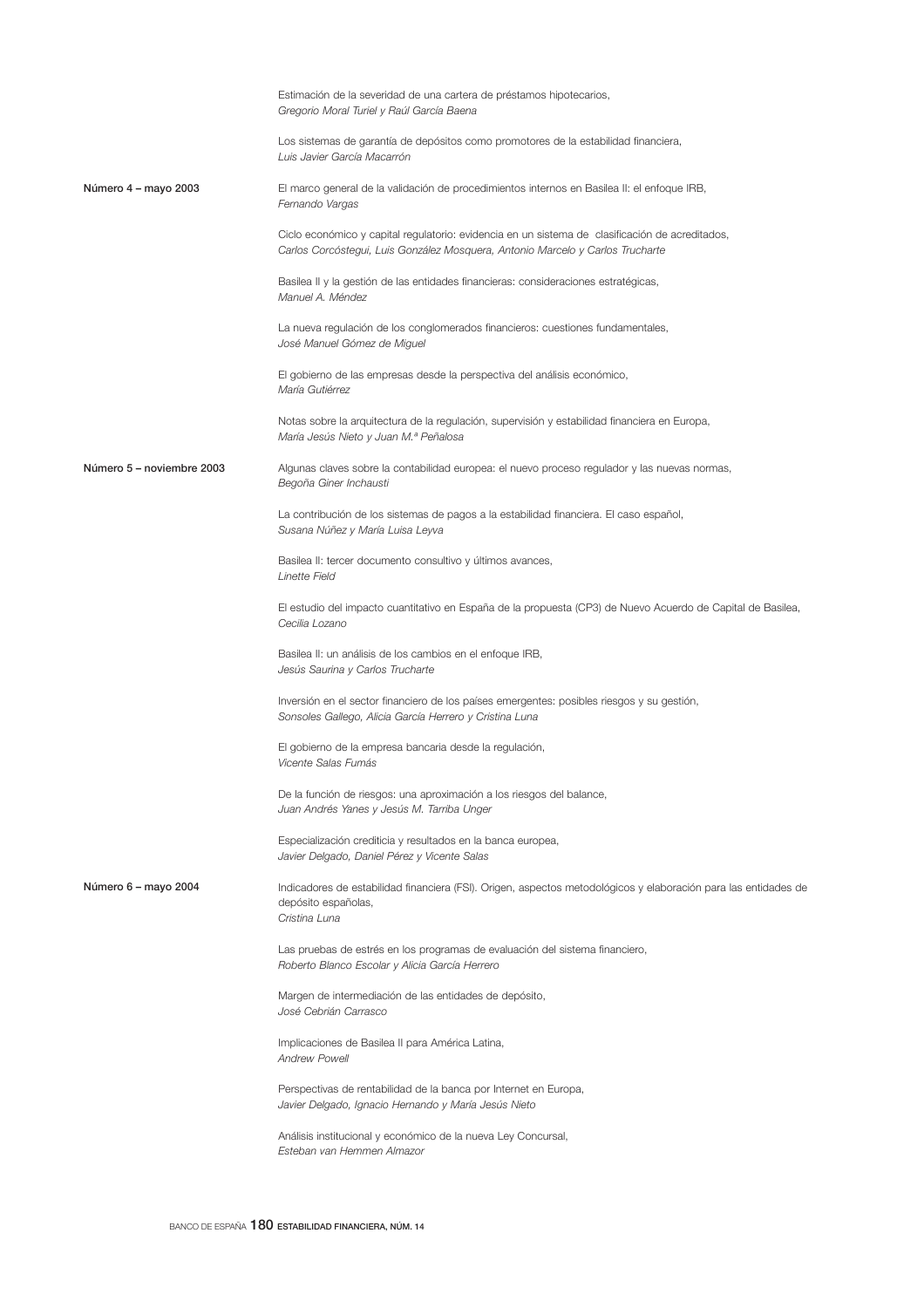| Número 7 – noviembre 2004 | El Nuevo Acuerdo de Capital «Basilea II» y su transposición europea: el proceso y la implementación,<br>Cristina Iglesias-Sarria y Fernando Vargas                                      |
|---------------------------|-----------------------------------------------------------------------------------------------------------------------------------------------------------------------------------------|
|                           | Las Centrales de Riesgos: una herramienta para Basilea II,<br>Carlos Trucharte                                                                                                          |
|                           | Validación de enfoques IRB para el cálculo del capital mínimo por riesgo de crédito,<br>Gregorio Moral                                                                                  |
|                           | Activos financieros en el exterior e indicadores de riesgo,<br>Raquel Lago y Jesús Saurina                                                                                              |
|                           | Enfoque regulatorio en un mundo de riesgo no-cero,<br>Joseph Eyre                                                                                                                       |
|                           | Capital regulatorio y capital económico: un análisis de sus determinantes,<br>Abel Elizalde y Rafael Repullo                                                                            |
|                           | Indicadores de riesgo a partir de los resultados contables de las empresas,<br>Sonia Ruano y Vicente Salas                                                                              |
| Número 8 - mayo 2005      | La perspectiva económica en las normas de información financiera,<br>Jorge Pérez Ramírez                                                                                                |
|                           | El Banco de España y la vigilancia de los sistemas de pago,<br>Banco de España                                                                                                          |
|                           | Evolución en España de las tarjetas como medio de pago (1996-2004),<br>Departamento de Sistemas de Pago del Banco de España                                                             |
|                           | XBRL, una herramienta para la transparencia y reducción de la carga informativa.<br>Los trabajos de la Asociación XBRL España,<br>Manuel Ortega                                         |
|                           | La evolución del sistema bancario español desde la perspectiva de los Fondos de Garantía de Depósitos,<br>Isidro Fainé Casas                                                            |
|                           | Análisis de la dispersión de los tipos de interés de los préstamos y depósitos bancarios,<br>Alfredo Martín Oliver, Vicente Salas Fumás y Jesús Saurina                                 |
|                           | Prociclicidad, volatilidad financiera y Basilea II,<br>Emiliano González Mota                                                                                                           |
|                           | El tratamiento del riesgo operacional en Basilea II,<br>M. <sup>a</sup> Ángeles Nieto Giménez-Montesinos                                                                                |
| Número 9 – noviembre 2005 | El FSAP, un instrumento para la estabilidad y el desarrollo,<br>Ignacio Garrido                                                                                                         |
|                           | Aspectos críticos en la implantación y validación de modelos internos de riesgo de crédito,<br>Raúl García Baena, Luis González Mosquera y María Oroz García                            |
|                           | Las implicaciones de Solvencia II en el sector asegurador español,<br>Ricardo Lozano Aragüés                                                                                            |
|                           | Cooperación en materia de supervisión en la Unión Europea y el papel del Comité de Supervisores Bancarios<br>Europeos (CEBS),<br>Linette Field                                          |
|                           | Hedge funds y riesgo sistémico: una primera aproximación,<br>M. <sup>a</sup> Nieves García Santos                                                                                       |
| Número 10 – mayo 2006     | Ciclo crediticio, riesgo de crédito y regulación prudencial,<br>Gabriel Jiménez y Jesús Saurina                                                                                         |
|                           | Un modelo de análisis del riesgo de crédito y su aplicación para realizar una prueba de estrés del sistema financiero<br>mexicano,<br>Javier Márquez Díez-Canedo y Fabricio López-Gallo |
|                           | Estimaciones de la EAD para contratos con límites de crédito explícito,<br>Gregorio Moral                                                                                               |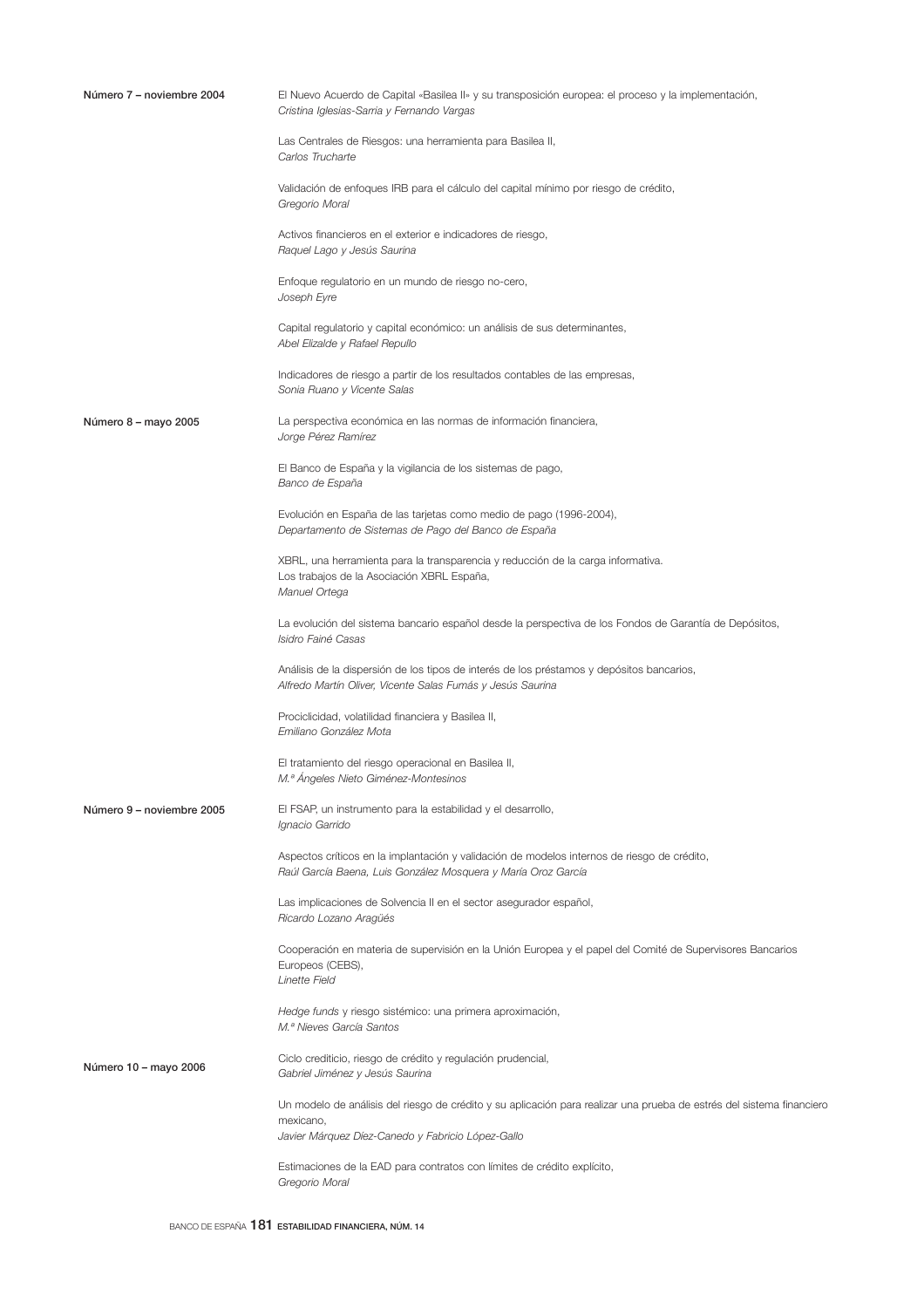|                            | La posición relativa de la banca española en el contexto europeo,<br>Luis Gutiérrez de Rozas                                                                               |
|----------------------------|----------------------------------------------------------------------------------------------------------------------------------------------------------------------------|
|                            | El gobierno corporativo de las entidades emisoras de valores cotizados en mercados oficiales. Un resumen del<br>Informe Anual del ejercicio 2004,<br>Paulino García Suárez |
| Número 11 - noviembre 2006 | Funciones y objetivos del Comité de Estabilidad Financiera (CESFI)<br>David Vegara                                                                                         |
|                            | La responsabilidad de los administradores y directivos de las entidades de crédito<br>Jaime Herrero                                                                        |
|                            | Evaluación de las metodologías para medir el valor en riesgo<br>Clara I. González y Ricardo Gimeno                                                                         |
|                            | Medición efectiva del riesgo operacional<br>Santiago Carrillo Menéndez y Alberto Suárez                                                                                    |
|                            | La aversión al riesgo en el mercado español de renta variable<br>Carlos L. Aparicio Roqueiro                                                                               |
|                            | Estructuras de titulización: características e implicaciones para el sistema financiero<br>Ramiro Losada López                                                             |
| Número 12 – mayo 2007      | La supervisión financiera: situación actual y temas para debate<br>Gonzalo Gil y Julio Segura                                                                              |
|                            | MiFID: un nuevo marco de competencia para los mercados de valores<br>M. <sup>a</sup> Nieves García Santos                                                                  |
|                            | Las tarjetas de pago ante el proyecto SEPA: algunas reflexiones<br>Sergio Gorjón Rivas                                                                                     |
|                            | Un nuevo marco de seguro de depósitos para España<br>Pablo Campos, Miguel Yagüe e Iker Chinchetru                                                                          |
|                            | El proceso de acumulación de reservas de divisas: posibles riesgos para la estabilidad financiera internacional<br>Enrique Alberola lla y Santiago Fernández de Lis        |
|                            | Determinantes microeconómicos de la morosidad de la deuda bancaria en las empresas no financieras españolas<br>Sonia Ruano Pardo                                           |
|                            | La especialización de las entidades de depósito en el crédito a las empresas no financieras<br>Javier Delgado                                                              |
| Número 13 – noviembre 2007 | Algunas cuestiones relevantes en el proceso internacional de convergencia contable: IASB vs. FASB<br>Carlos José Rodríguez García y Alejandra Bernad Herrera               |
|                            | La evolución de las operaciones de Leveraged Buy Out y su financiación: posibles implicaciones para la estabilidad<br>financiera<br>María-Cruz Manzano                     |
|                            | El número de relaciones bancarias de empresas e individuos en España: 1984-2006<br>Gabriel Jiménez, Jesús Saurina y Robert Townsend                                        |
|                            | Dimensiones de la competencia en la industria bancaria de la Unión Europea<br>Santiago Carbó Valverde y Francisco Rodríguez Fernández                                      |
|                            | El proceso de apertura del sector bancario chino y el papel de la banca extranjera. Situación y perspectivas<br>Daniel Santabárbara García                                 |
|                            | La bancarización en Latinoamérica. Un desafío para los grupos bancarios españoles<br>José María Ruiz                                                                       |
| Número 14 – mayo 2008      | Regulación e innovación en la reciente crisis financiera<br>Jaime Caruana                                                                                                  |
|                            | The financial turmoil of 2007-?: a preliminary assessment and some policy considerations<br>Claudio Borio                                                                  |